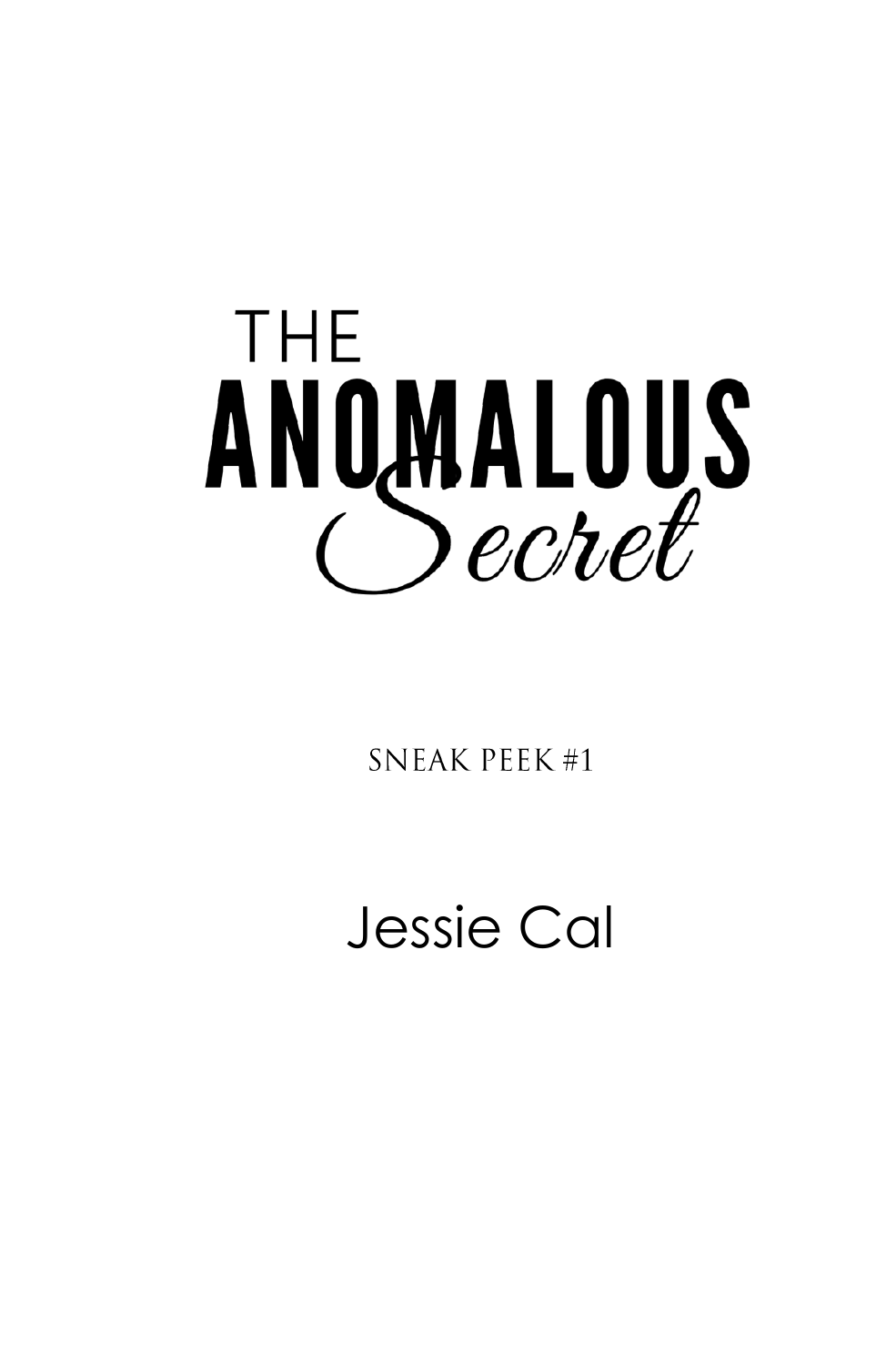## 1. Fresh Start

Sage Hansen was still human. She struggled with human thoughts, and heaven knows she felt all the overwhelming emotions of a human teenage girl. Then why couldn't the people who discovered the truth about her treat her like one?

Sure, she had abilities that could bring powerful men to their knees, but still, how was that her fault? She didn't ask to have her genes modified by a science experiment. It was an accident. She and her twin brother, Jayden, shouldn't have been playing hide-and-seek while their father was trying to work. He even held up a finger of authority to their faces and told them not to leave his office. But they were only four years old, and Jayden had taken her teddy bear and ran with it. What else was she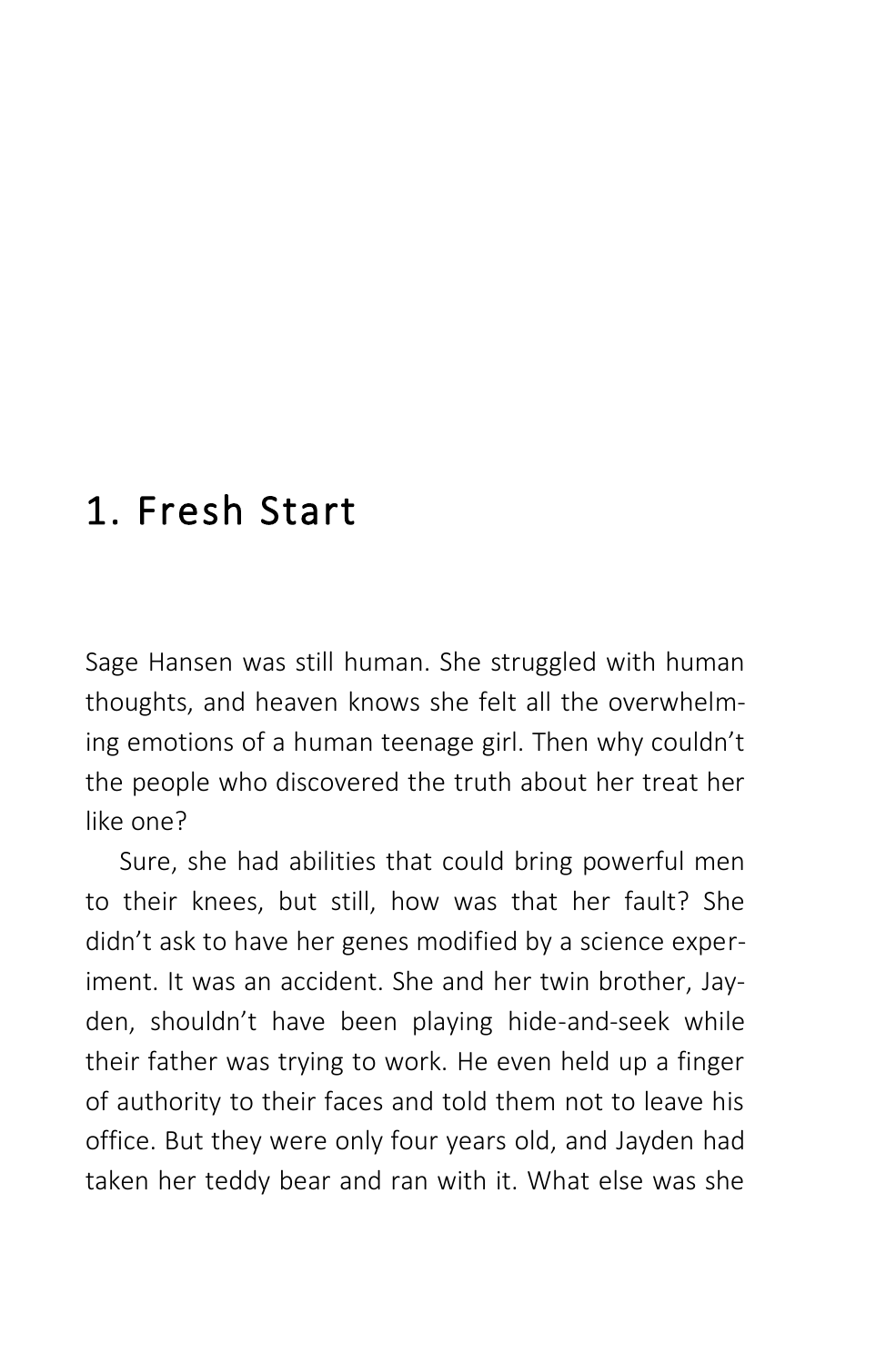supposed to do?

Sage sighed in the back seat of her parents' minivan as she glanced at her brother sitting by the other window. She watched as he played some strategy game on his tablet. Even though he didn't listen that night, she never blamed him for what happened. After all, what four-yearold listens? What four-year-old sits still when the parent isn't looking? He was being a regular kid, and she was only following along, trying to save her teddy bear. It wasn't supposed to have been such a big deal.

But it was, and it changed their lives forever.

Sage looked out the window at the shops and boutiques of her new town. It was somewhere in Texas, and the town was neither small nor large, but sort of in between. Personally, she preferred small towns, but it wasn't practical for a family like hers. They were better off in a place where they could blend in. Cities were ideal, but her mother knew someone in Texas. Which probably explained how her mother had found a job even before finding a house to rent. They had been living in a motel for a week, but not anymore. Sage looked forward to having her own room again.

Sage rolled down the window and the November breeze instantly cooled the inside of the van. Everyone shivered except for Jayden—he never got cold. She sucked in a deep breath, but the air was too dry for her taste. Although by then, she'd lived in so many different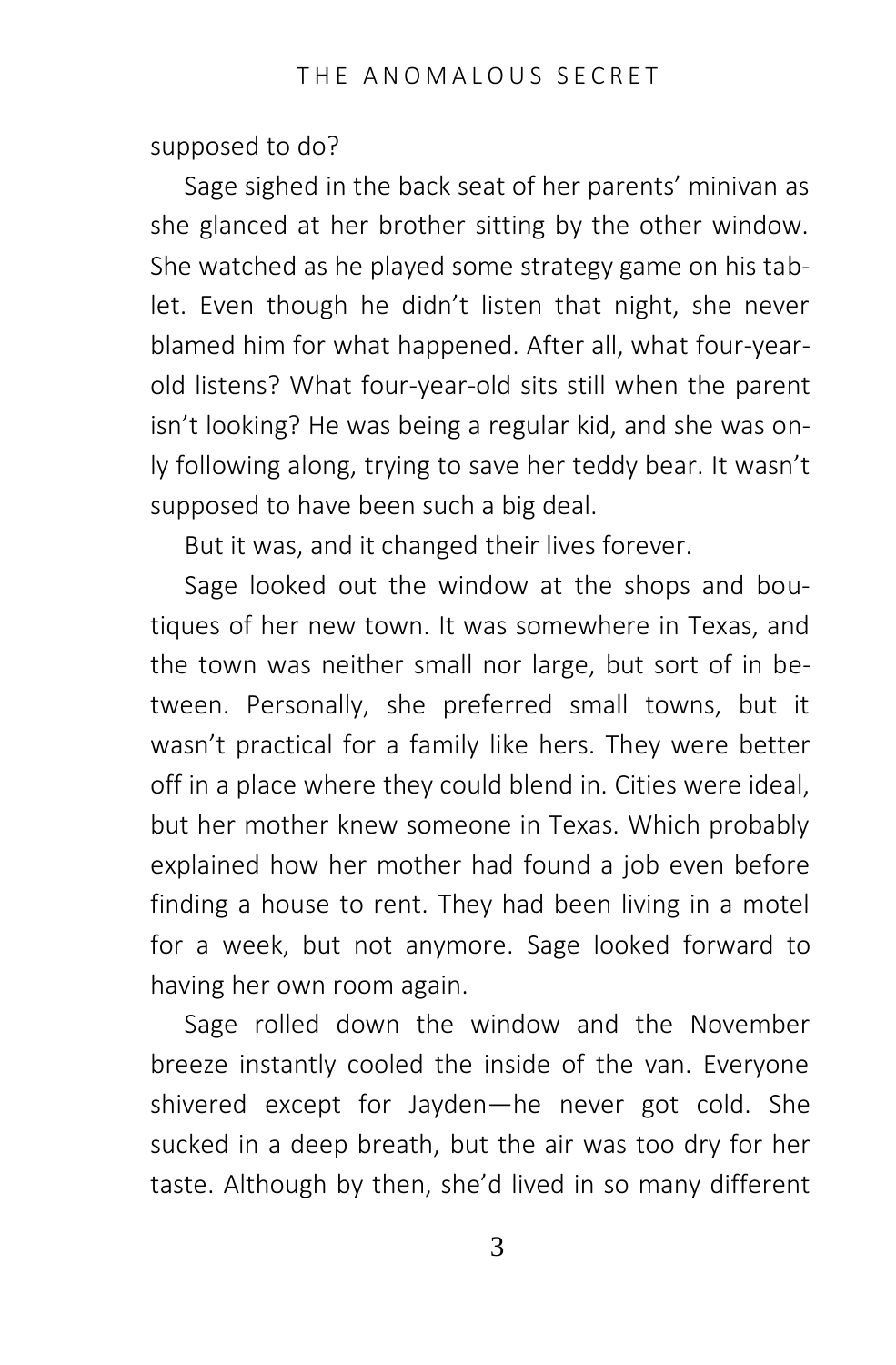places, she'd learned to adapt.

Sage rolled the window back up when she noticed her little brother Hunter, who was napping next to Jayden, curled up into a ball. Her attention shifted to her own reflection on the window once it closed. Her short red hair and fair skin stood out like a hazard cone in a deserted street. She didn't mind the attention; it was just that they needed to be cautious. After all, they'd been living in hiding ever since she could remember, and her and Jayden's fiery red hair made it almost impossible to go unnoticed.

Why couldn't she just turn invisible? That would've been an awesome ability to have. Although, being able to alter memories, create illusions, and cause limited mind control was a pretty amazing ability, too. It came in handy mostly when she lived in the city and felt like escaping to a quieter place. A place where she could think, and dream, and be herself.

It also came in handy the time she was kidnapped by the "trackers." That was what Sage started to call the men who kept trying to capture her family. When she first asked her mother about them, she was told it was because they'd heard about their abilities and were "curious." She didn't see any harm in that at first, but she was also ten at the time. It wasn't until she was twelve and strapped to a chair with a bunch of wires attached to her body that she realized how far they were willing to take their curiosity. If she hadn't manipulated their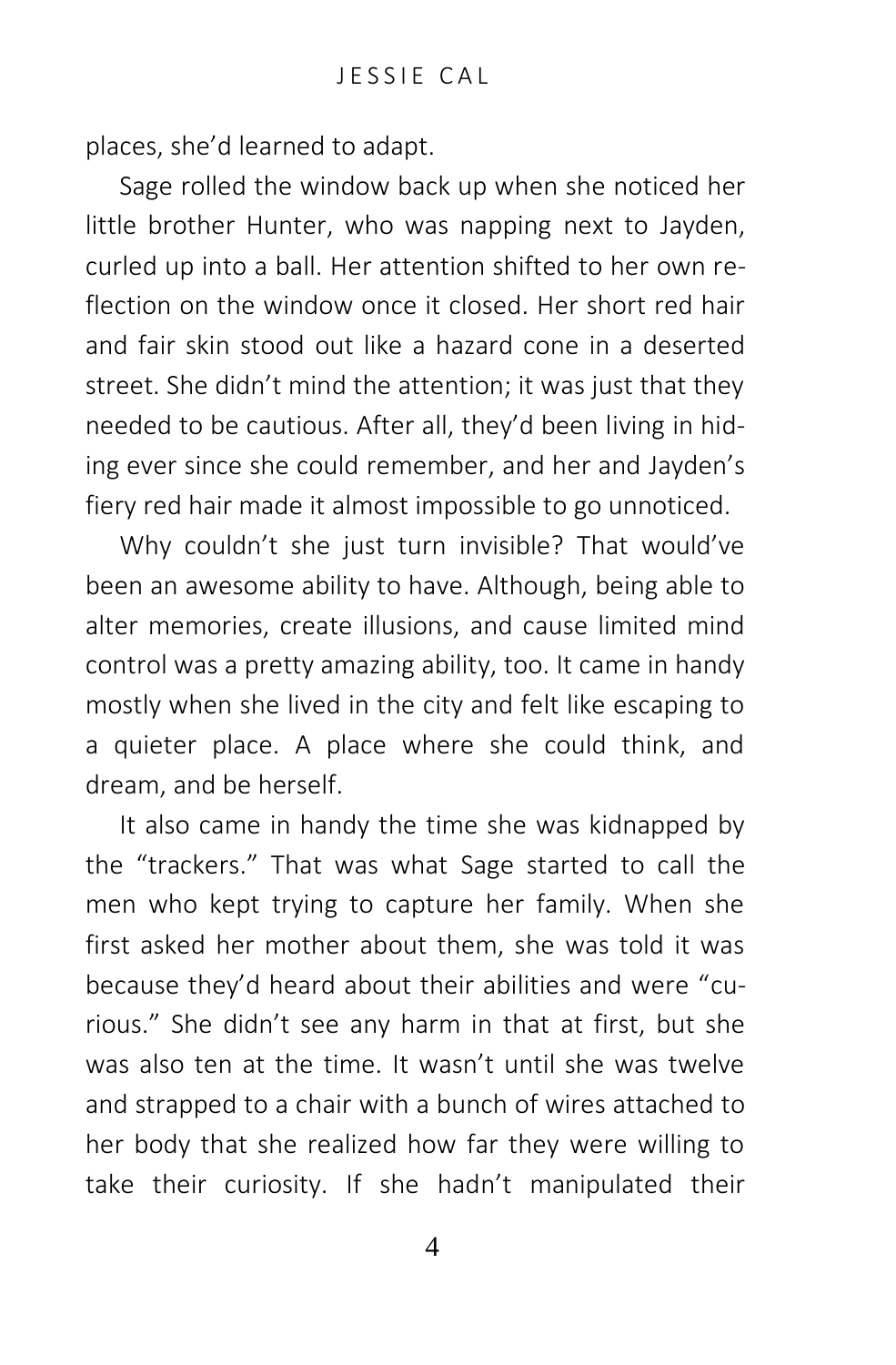minds, who knows what they would have done to her. By the time Jayden found her, the men stood in a daze while their minds were in a world of horror. Grizzly bears and lions had them surrounded. She wanted them to feel like the prey for once.

She turned her attention to her iPod and closed her eyes. The techno song that had been playing came to an end, but the love song that started next brought memories of Jason Stuart.

Sage's heart twisted in her chest and she pulled off her earphones as if they were on fire. She looked out the window again, blinking back tears. She'd cried so much in the past week, she couldn't help but wonder how in the world she still had any tears left to shed.

She suppressed her emotions by focusing on the road. It was a one lane highway with trees on both sides, though the leaves weren't as green as the ones she'd seen back east. Her stepfather, Larry, slowed the van, then pulled onto a dirt road leading through the woods.

Sage sat up and watched, intrigued, for another five minutes. It was nothing but a rocky, narrow road, and she wondered for a split second if they'd gotten lost. The van eventually came out in a clearing, and she saw what was going to be their new home.

"We're here," Larry announced, parking the minivan in front of a two-story wooden cabin.

"What?" Jayden leaned forward, not even trying to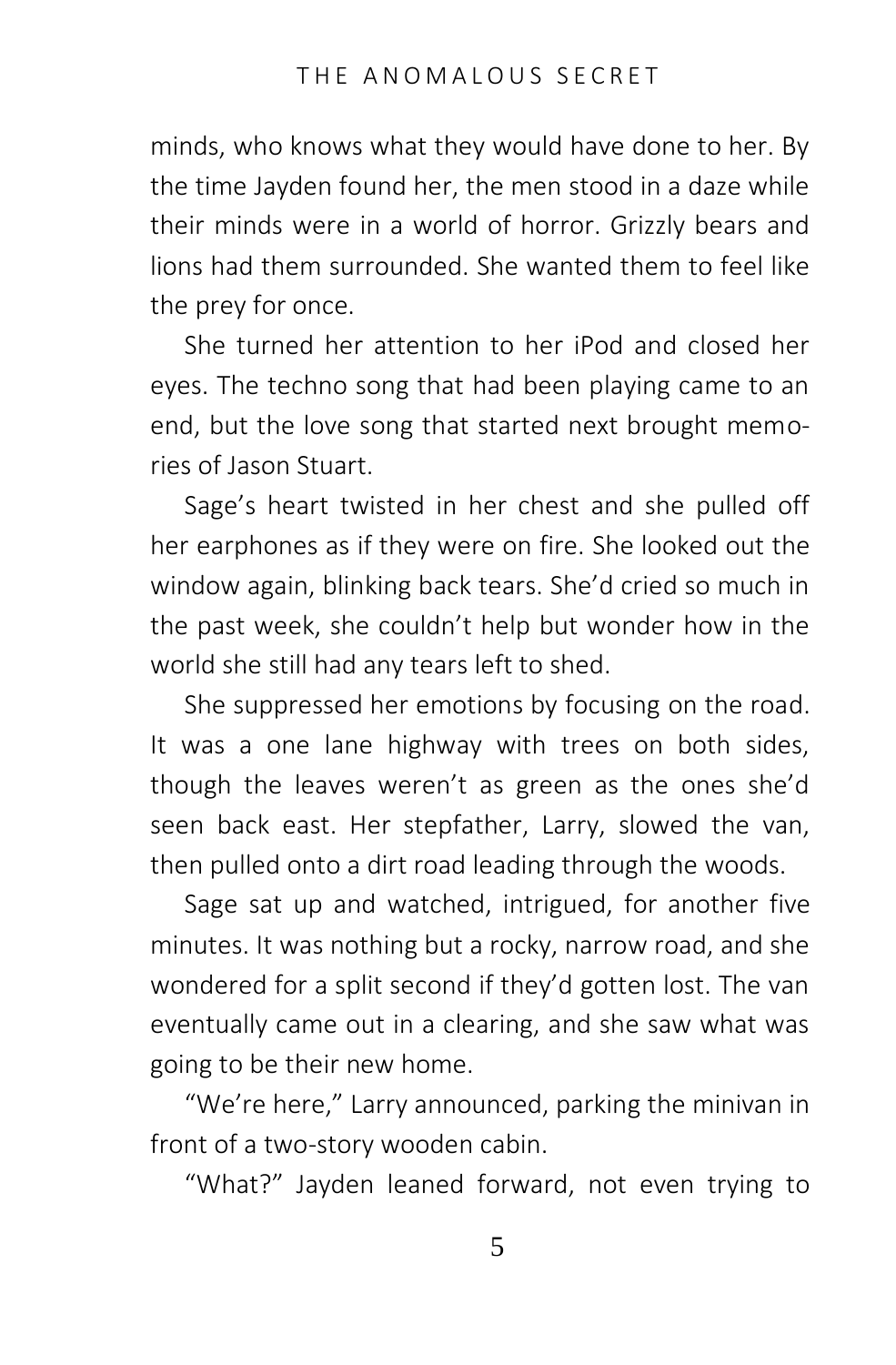mask his disappointment. "It's made out of wood?"

"That's right. And we're also surrounded by trees." Larry gave Jayden a serious look through the rearview mirror. "So, no playing with fire, understood?"

Jayden stared at Larry as if he'd just been grounded for life. Jayden didn't *play* with fire, he *controlled* it. But Larry wouldn't know the difference if it hit him in the face. It wasn't entirely his fault, though. He just didn't understand because he didn't have any ability of his own. He was normal.

"What's the point of living far from civilization if I can't even be myself in my own home?" Jayden murmured, shoving his tablet into his backpack.

"There should be a large lake somewhere behind the house," their mother said in her caring tone. "I'm sure you'll be fine so long as you stay near the water, honey."

"How many rooms?" Sage asked, mesmerized by the house. The structure was unique, with logs just slightly uneven. It had so much character. She couldn't wait to sketch it.

"Three rooms and an attic," her mother replied. "But the attic isn't cleared out yet."

Jayden's jaw dropped again. "Are you kidding? Does that mean I'm sharing a room with Hunter?"

"Cool!" Little Hunter's face was plastered against the window, his spiky black hair glistening in the sun. "Can we put a swing on that tree, Dad?"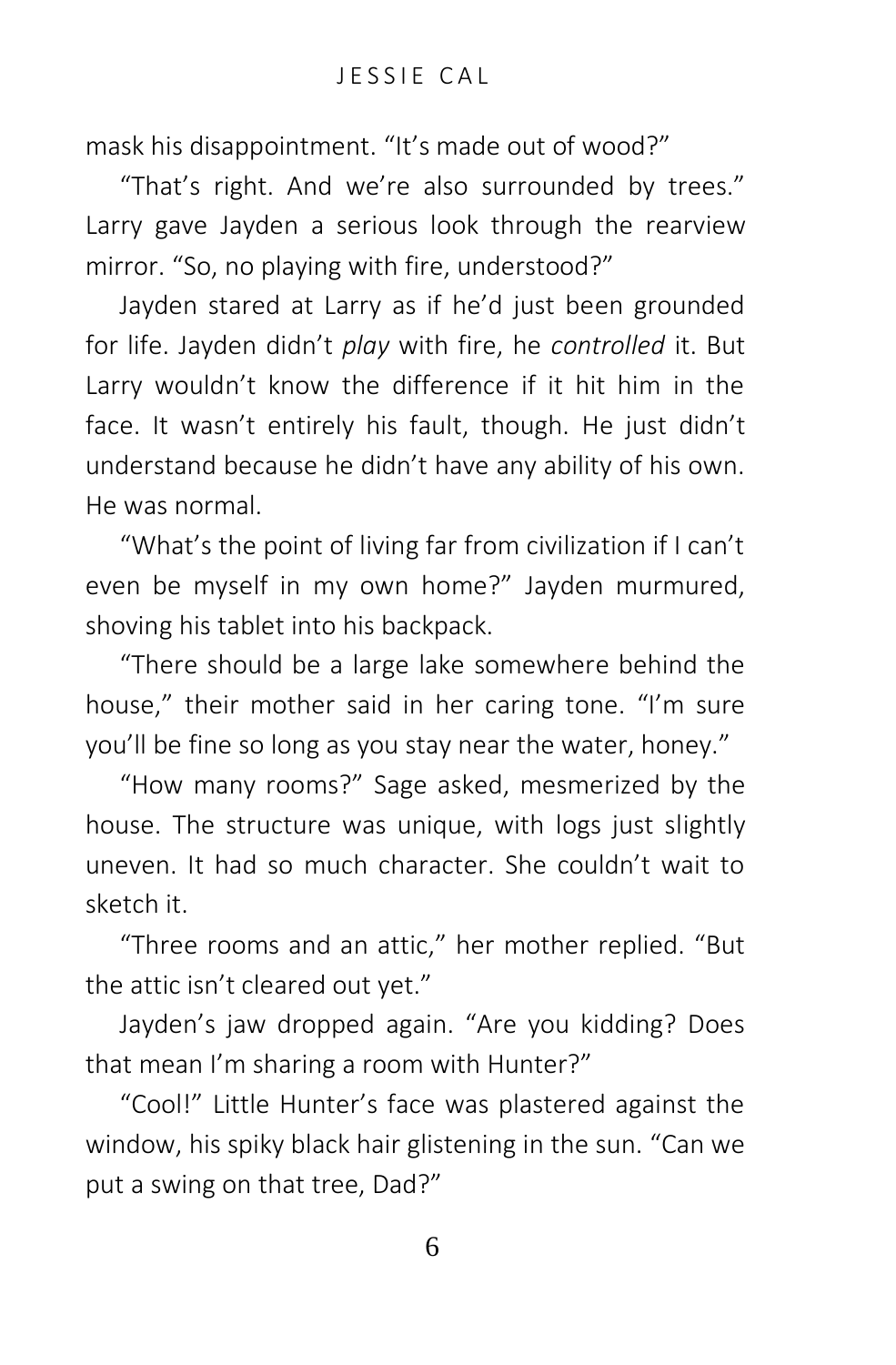"Let's just make the best of it, okay?" their mother pleaded as she dug into her purse, looking for the new house key.

"As soon as I clear the attic, you'll have your own room," Larry promised, stepping out of the van and walking around to the trunk.

"Why can't Sage get the attic?" Jayden whined. "It's her fault we got caught this time."

Sage shot a glare at her brother. Not only was that insensitive, but it was *so* uncalled for. How many times did they have to move because of a mistake *he* had made?

What he was really upset about was he didn't want to leave Florida. The swim team had finally made it to the finals, and for the first time he was picked as the lead swimmer. So, yeah, it sucked, but there was no need to kick when she was already down.

"Jayden, help me with the luggage, please?" Larry called out as he started toward the front door.

Jayden let out an exasperated sigh. "Thanks a lot, *Jason*."

Sage felt a stab in her heart and a jolt of burning anger. *He did not just say that.* She sucked him into her mind, into a fantasy world, and they were suddenly standing in front of a roller coaster ride. Jayden's eyes widened in panic, seeing he was afraid of heights.

"Sage, don't—"

She pushed him into the seat and locked him down.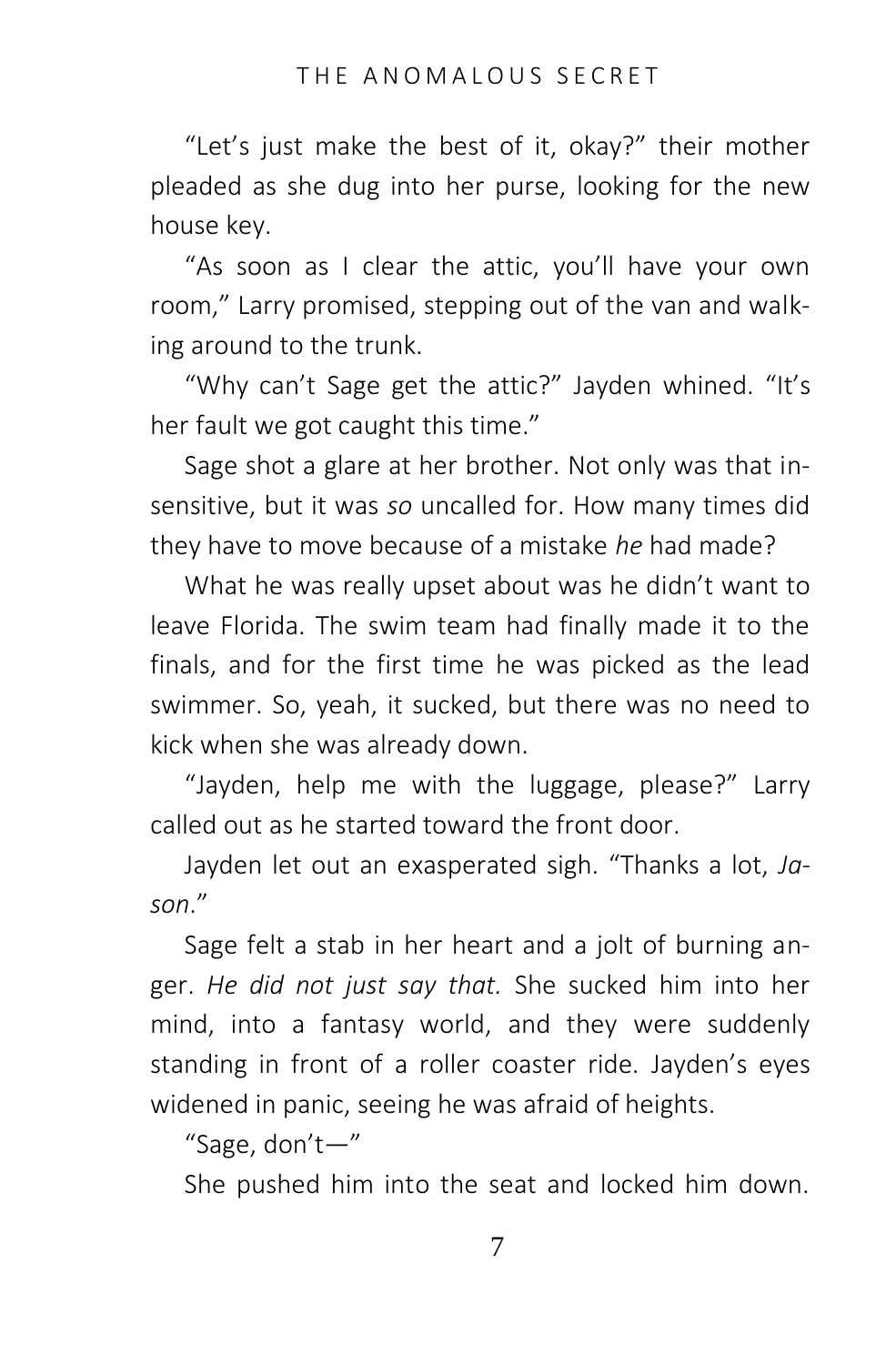He gawked at the high drop ahead while Sage's lips lifted into a vengeful smile. "Enjoy the ride," she said as the cart began to move.

"Sage, you're gonna pay for this!" Jayden yelled, but then the cart dropped and he squealed like a girl.

Sage removed herself from the fantasy world and returned to the van, only to find her mother staring at her.

"He started it." Sage jumped out of the car, leaving her brother sitting there, spaced out in a daze. She thought about snapping him back so he could help Larry, but one more round on that high roller coaster ride would sure teach him to keep his mouth shut.

Hunter's clumsy little body slammed on Sage's side as he ran past her and slowed to a walk next to his father. "Can I have the attic, Dad?"

Larry laughed as he balanced the luggage he was carrying.

"What's so funny?" Hunter asked, doubt creeping into his voice. "Are there bugs in the attic? Is that why you're laughing? Never mind." His little shoulders sagged as his voice deflated. "I don't want the attic anymore."

"I didn't think so, buddy." Larry pushed the front door open, and the smell of woodshop slapped them in the face. Hunter's expression twisted in disgust, but Sage smiled despite her aching heart. She loved the musky smell of wood. It reminded her of nature, and she always felt a sense of comfort outdoors.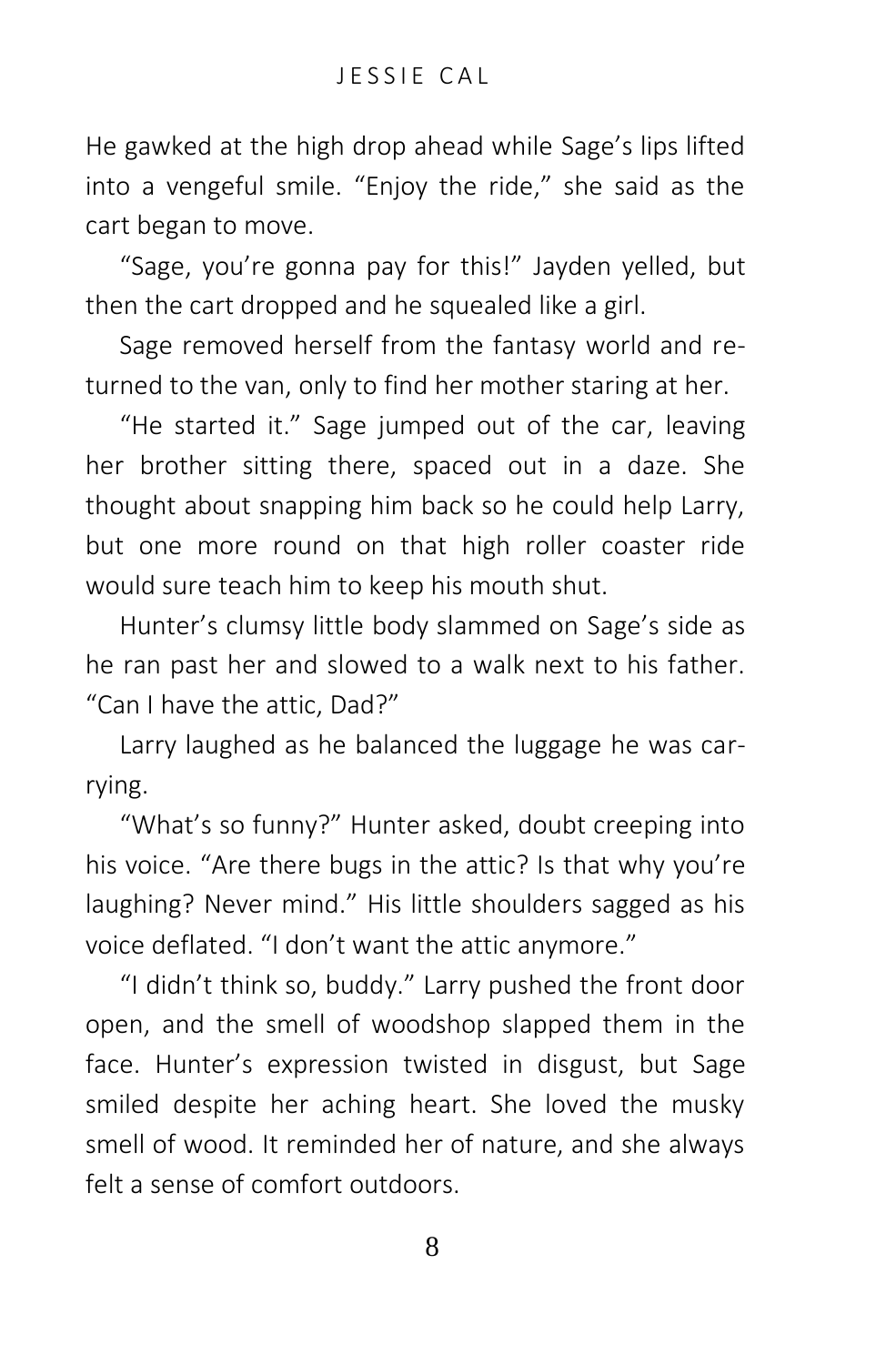She rushed up the stairs, carrying only her things. After she entered one of the rooms, she closed the door and pressed her back against the wood. Finally, they had found a home after searching for months.

She took a deep breath, dropped her bags on the floor, and collapsed on her new bed. It smelled new like it had just been pulled out of its wrapper. Most of the furnished homes they'd rented were drenched in airfreshener only to mask that it had been used. The good thing about renting a furnished home was that they never had to carry much with them. They couldn't afford to be bogged down by a moving truck while on the run.

A light knock came from the door and her mother poked her head inside. "Honey?"

Sage sighed. "All right. I just snapped him back."

"Thank you."

Sage closed her eyes, giving in to the heavy weight in her heart, but then felt her mother sit at the foot of her bed. She sucked in a breath, bracing herself for what she knew was coming.

"Do you want to talk about it?"

Sage placed the pillow over her face, wanting so desperately to escape. But retreating into a fantasy world and shunning her mother out would've been too rude. After all, her mother was just trying to help.

"Not really," Sage finally responded, her voice muffled from the pillow being pressed over her face. "I just want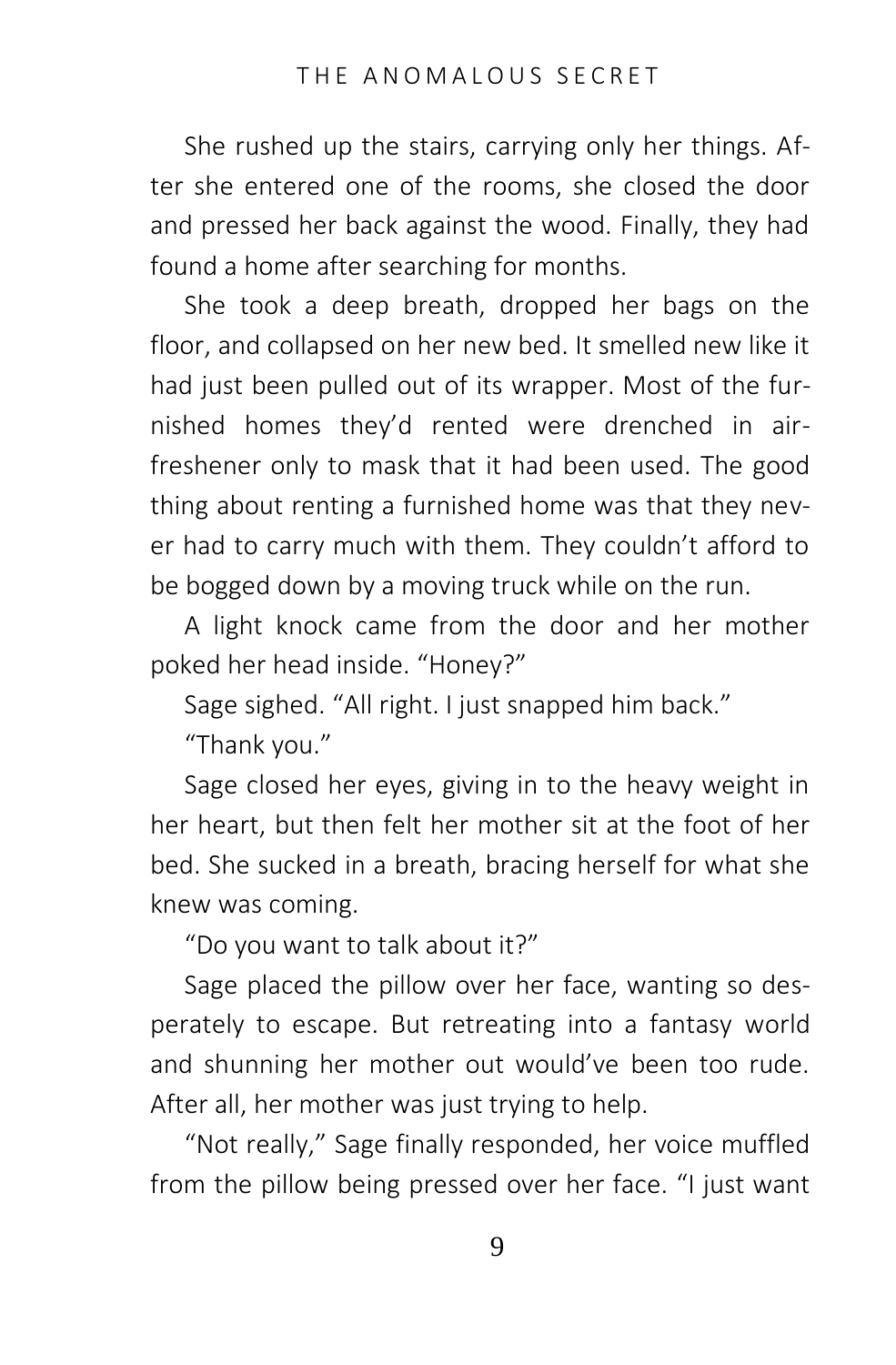to forget about it… all of it."

"I know you do, honey, but escaping reality isn't going to help you get through it." Her mother touched her leg and she felt an instant calm wash over her. That was her mother's ability. She was able to spread a feeling of tranquility, no matter how anxious or angry a person felt. It was the same when she played and taught music. It had a way of soothing one's emotions almost miraculously.

Her mother had gotten her ability from Sage's father. He had been there that night, and his genes were also altered. He had no idea being intimate with his wife would've changed her DNA.

Sage threw her pillow to the side and stared blankly at the ceiling. "I don't think I'm ready to talk about it yet."

Her mother rubbed her leg comfortingly. "That's okay."

"No, it's not." Sage's heart sank, weighed down by the tsunami of emotions that came with memories of Jason. Her eyes began to water and she pressed them shut, trying to suppress the tears. "I really messed up this time, Mom."

"We all make mistakes, sweetheart." Her mother smiled as if that was just a normal part of life. "But it's how we handle our mistakes that matters most."

Sage sighed, her aching heart pulling her under. "I don't know how to get through this."

Her mother reached for her hand and squeezed it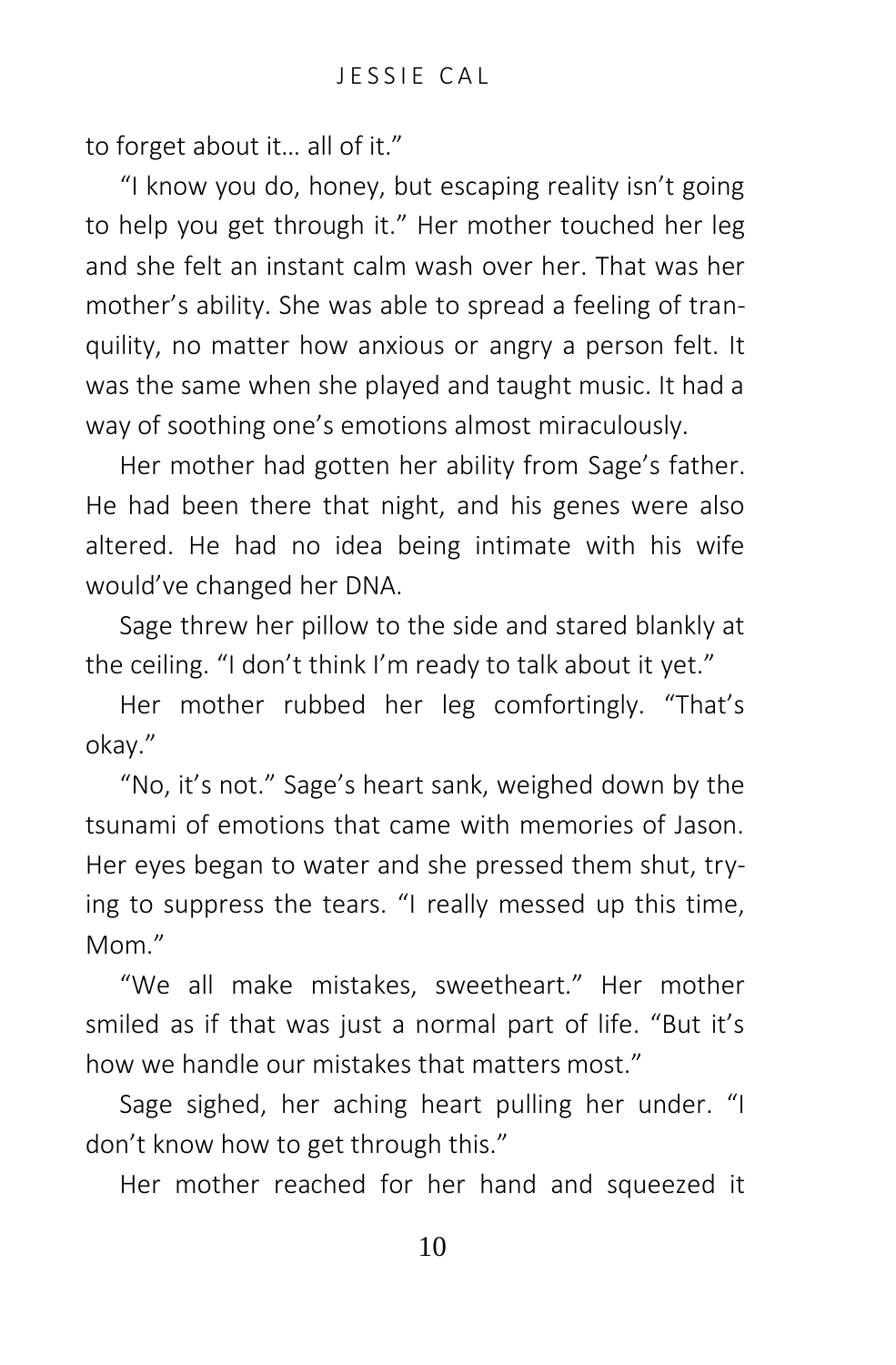lightly. "The right thing to do isn't always the easiest."

"What does that mean?"

"Escaping might seem appealing most of the time, especially if you don't know how to deal with a certain issue. But the problem doesn't go away just because you do. No matter how long you're gone, the problem will still be here when you get back."

Sage thought about it for a long time. "I just want to be normal."

"I know, sweetheart. I'm working on that." Her mother offered a soft smile. "We just gotta look out for one another in the meantime."

Sage nodded. "Thanks, Mom."

"Anytime." Her mother patted her leg. "Now, enjoy the rest of the day because you start school tomorrow."

Sage jolted upward, the feeling of sadness suddenly masked over. "But tomorrow is Friday. Why can't we just wait until Monday?"

"Hunter is starting tomorrow. So, if he has to go, you're all going." Her mother gave her the *this-isnonnegotiable* look, then smiled to soften the blow as she pulled the door open. "Besides, I have a really good feeling about this place. I think it just might be our last *fresh start*."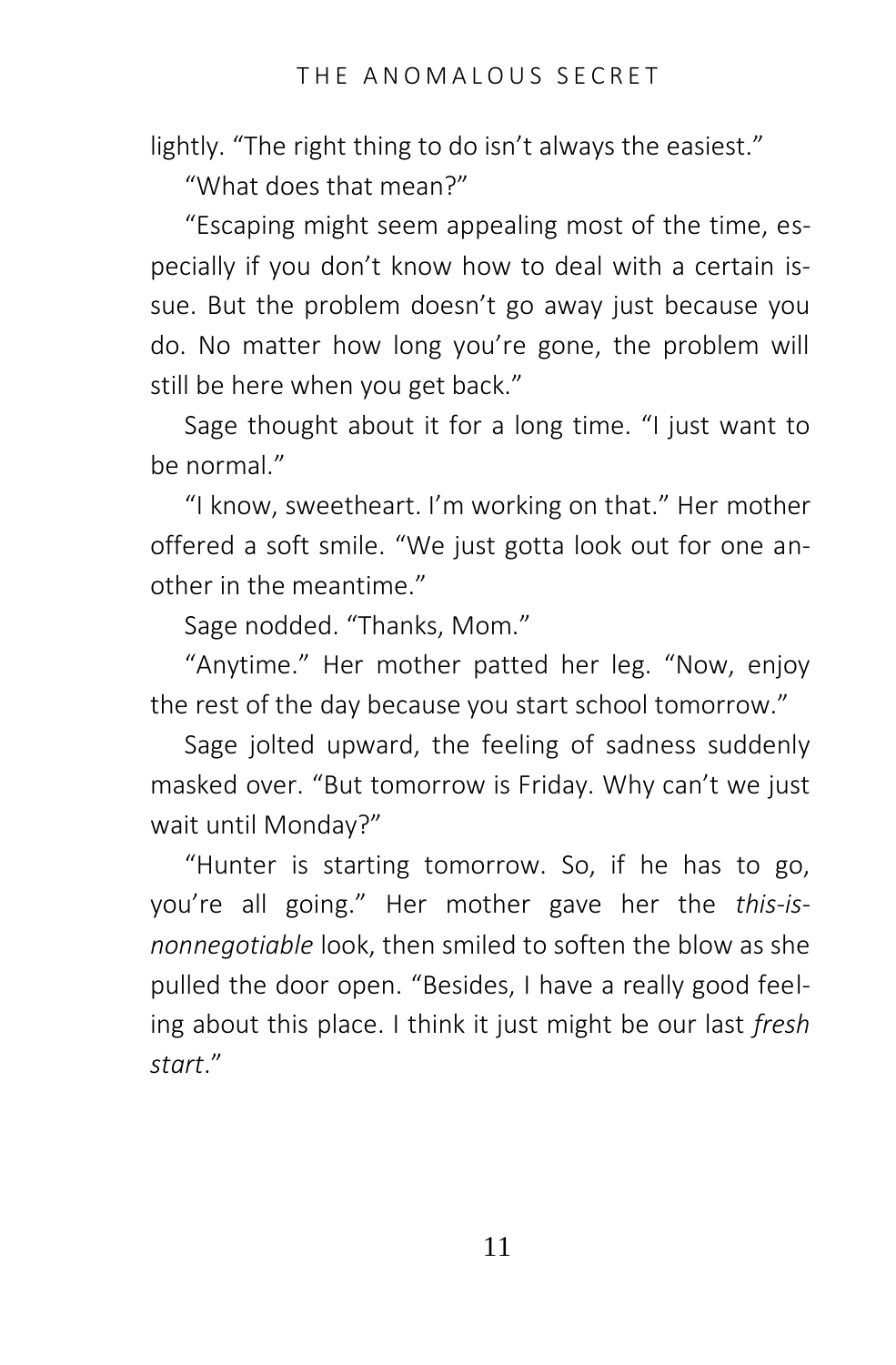## 2. First Day Again

The next morning, Sage skipped downstairs with her flowery backpack. She reached for a bottle of water from the fridge while her mother got Hunter's lunch ready.

"Where's Larry?" Sage asked, looking around.

"Up in the attic." Her mother let out an exasperated sigh. "The sooner he gets that cleared out, the sooner there will be peace again."

Jayden and Hunter had been arguing upstairs in their room the whole time. She got so used to tuning them out, she'd stopped hearing their bickering.

"I am not sleeping by the closet!" Hunter protested.

"Gosh, you're such a crybaby!" Jayden must've shoved Hunter aside because there was a loud thud, and the lights flickered in the kitchen.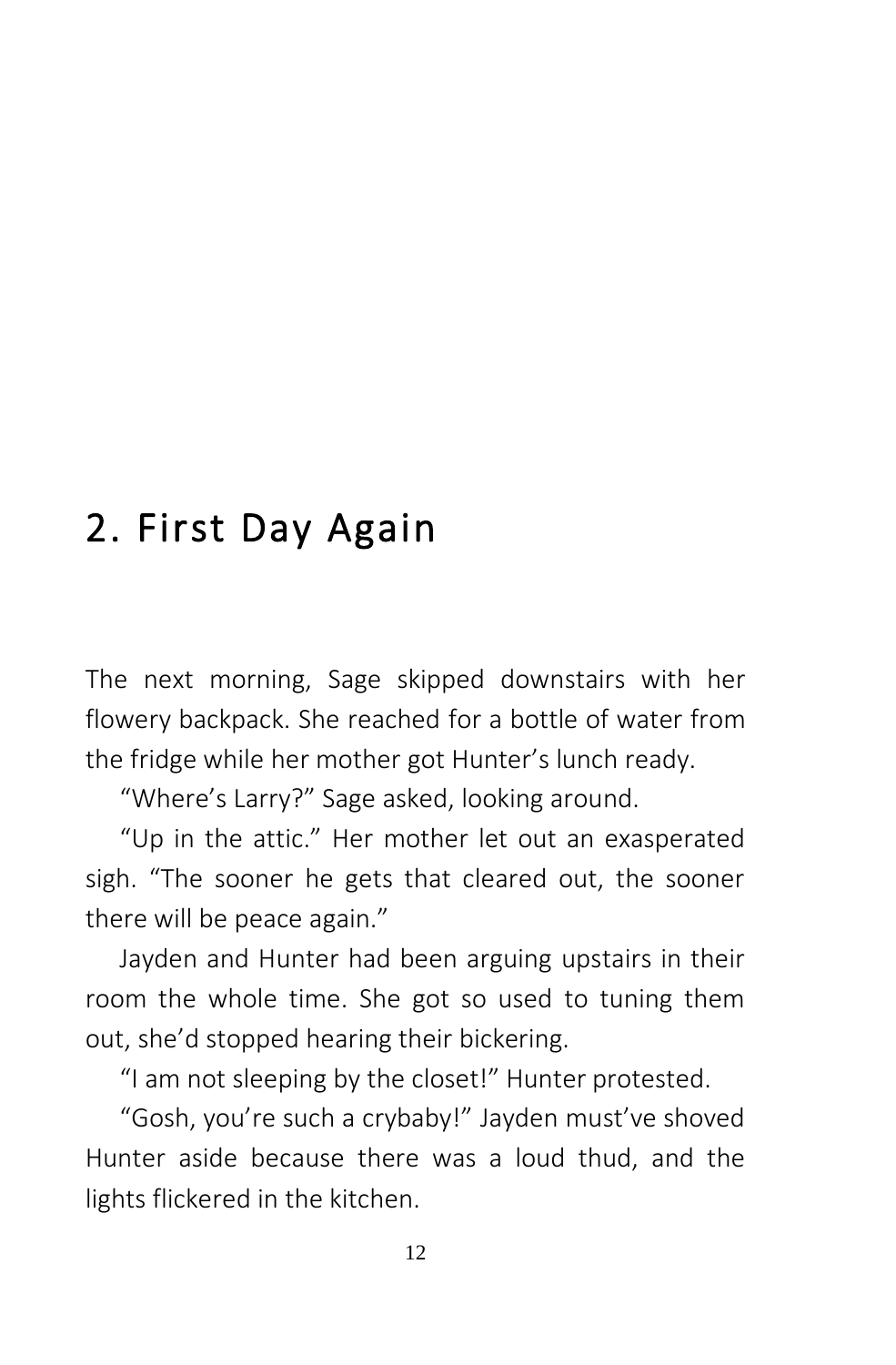"That's *my* bed!"

"Get off, Hunter."

"Mom!" Hunter yelled. By the sound of his voice, she could tell he was on the verge of crying.

Their mother zipped up the lunch box and sighed. "I am going to kill your brother."

On their way out the door, the lights flickered again. They turned around only to find Hunter pressing his back against the stair railing. The lights flickered a third time and his cheeks flushed.

"Are you nervous about your first day of school, sweetheart?" their mother asked, and Hunter gripped the handle of his backpack as his eyes began to water.

"No," he said, but when the lights flickered again, they knew he was lying.

Unlike Sage and Jayden, Hunter didn't know how to fully control his ability yet. Because of their mother's altered DNA, he had been born with the ability to manipulate electricity. In theory it sounded pretty cool, but in reality—and with his anxiety issues—it just meant learning to duck before a lightbulb exploded.

Sage put an arm around her little brother's trembling shoulders. "You'll be fine, kiddo. Both of our schools are on the same grounds." She nudged him encouragingly. "If you get too nervous, just go to the office and call for me."

He glanced up at his sister with eyes full of tears. "You would really come?"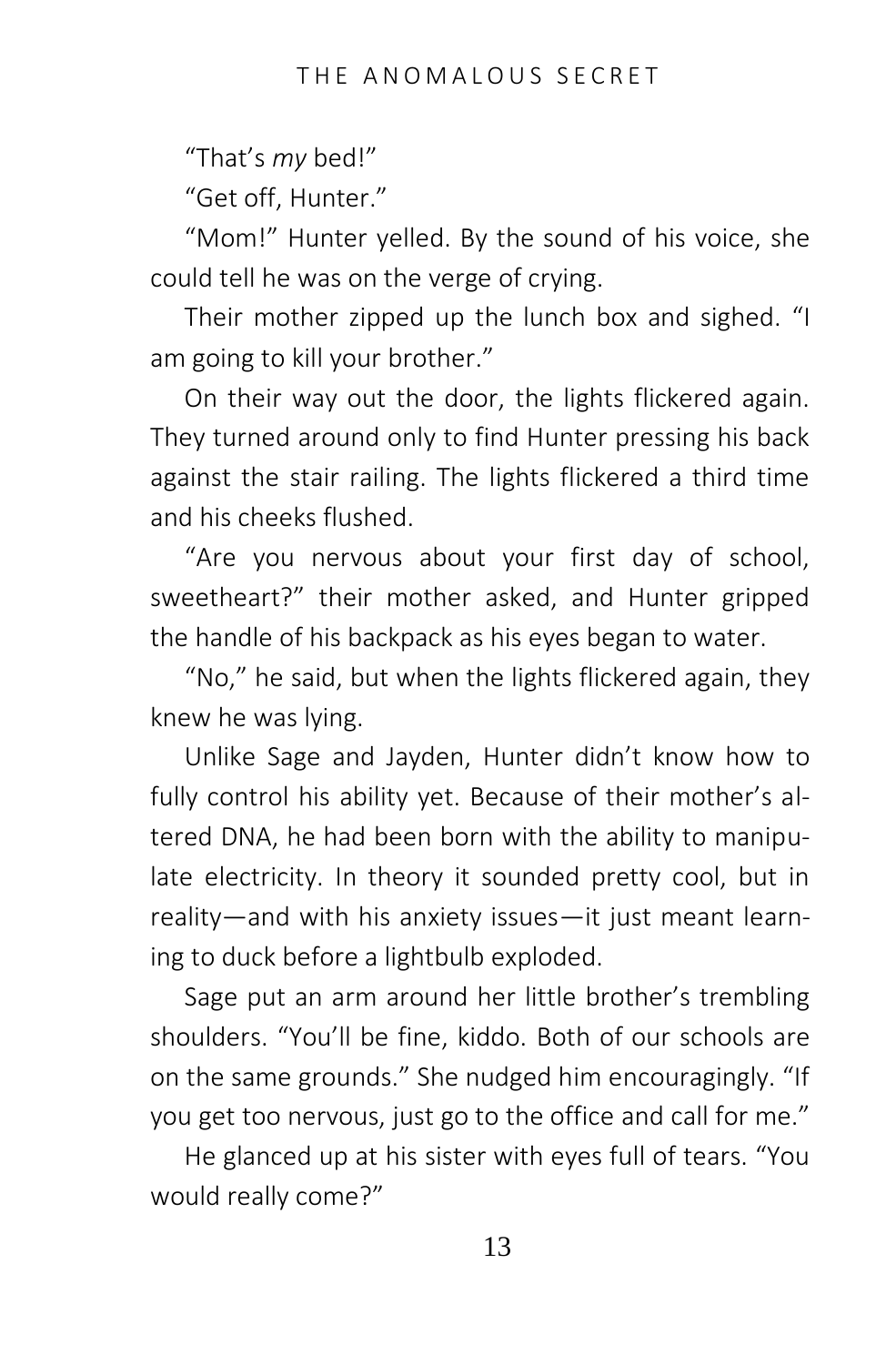"Even if I have to kick that steel door down."

Hunter laughed, despite himself. "It's not like you have super strength."

"Then, I'll *melt* the door down," Jayden chimed in with a cunning grin as if he was already melting the door in his head.

Hunter's eyes grew wide, as did his smile. "You would do that?"

"Yeah, now let's go." Jayden turned around and walked out the door. The lights stopped flickering and Hunter sucked in a bold breath. He looked renewed as he rushed after Jayden, who by then was already in the van.

Their mother shook her head as she reached for her keys. "Now why can't your brother be that sweet all the time?"

"Because that wouldn't be Jayden." Sage rolled her eyes. "Hey, Mom. Why don't you just use your ability to calm Hunter down?"

"If I do that every time, he's never gonna learn to control his ability on his own."

She remembered her mother's motto: *The right thing to do wasn't always the easiest*. It made sense. "Do you think Hunter's gonna be okay today?" Sage asked, feeling nervous as well.

"Oh, yeah." Her mother gave an unconcerned shrug. "He'll be fine. You will all be fine."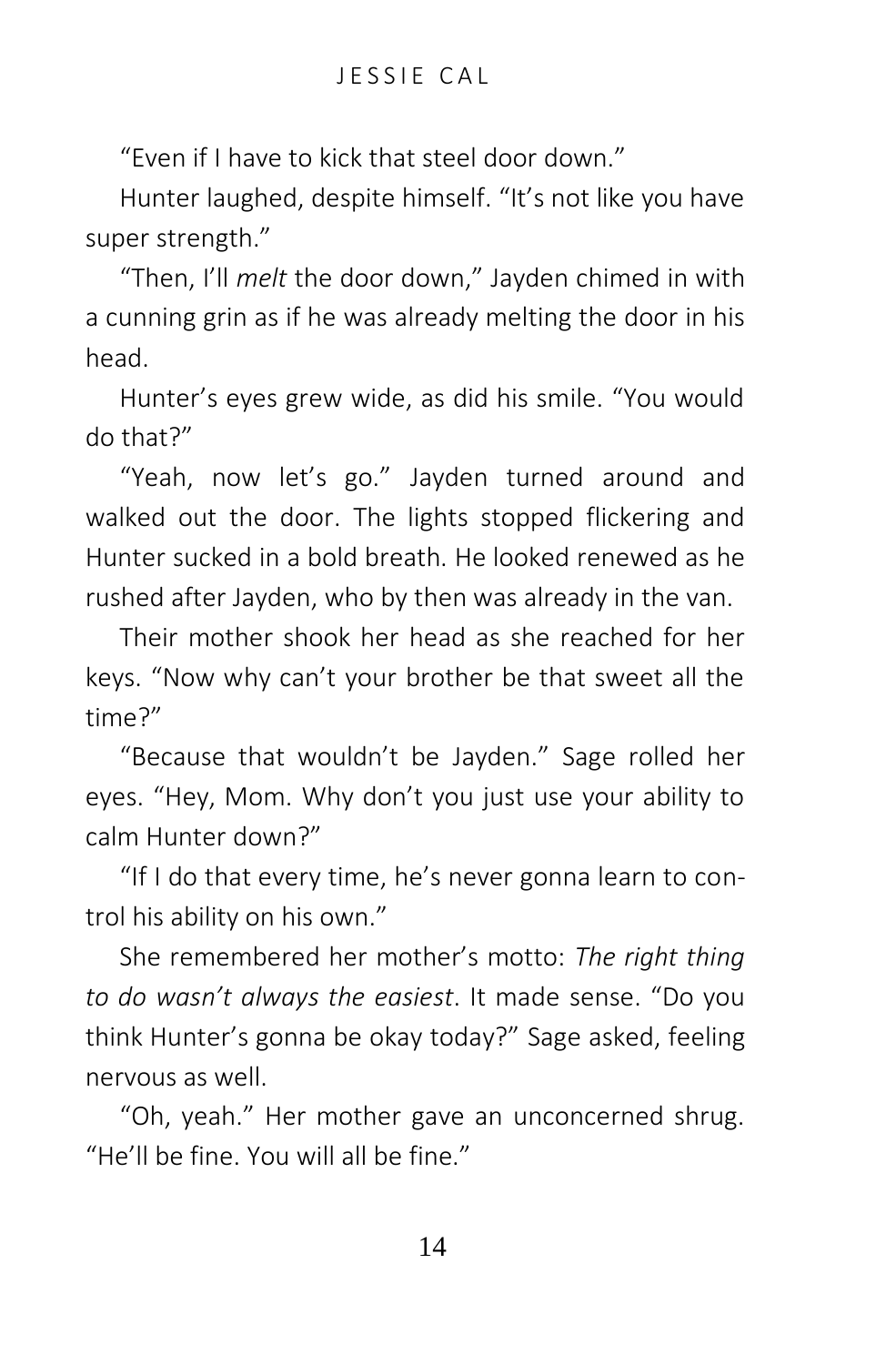\*\*\*

Sage followed Jayden as he led the way across the track that lapped the football field. As they crossed, it swarmed with students from gym class. First period had already started. Their uniform, she noticed, was a white T-shirt with lime green shorts. She was already dreading how her skinny knees and pale skin would look with that bright neon color.

Once inside, she took a deep breath. Despite the anxiety of the first day, there was a strange comfort in the way schools shared general similarities. They all smelled the same, and for most part, looked alike—squared buildings, lockers embedded on the walls, white tile floors, and event posters plastered all over. This time of year, Thanksgiving decorations covered the walls.

As they walked down the deserted hallway, the classroom doors were the same shade of green as the lockers, so when they finally came across a dark silver door, it wasn't hard to figure out that it was the main office.

Jayden pulled the door open, but instead of letting his sister go first, he walked in ahead. Sage rolled her eyes as she followed behind him. One day, she thought, he would learn to hold the door open for a girl.

For a split second, she found herself wondering if their father would have taught Jayden to do that had he still been around.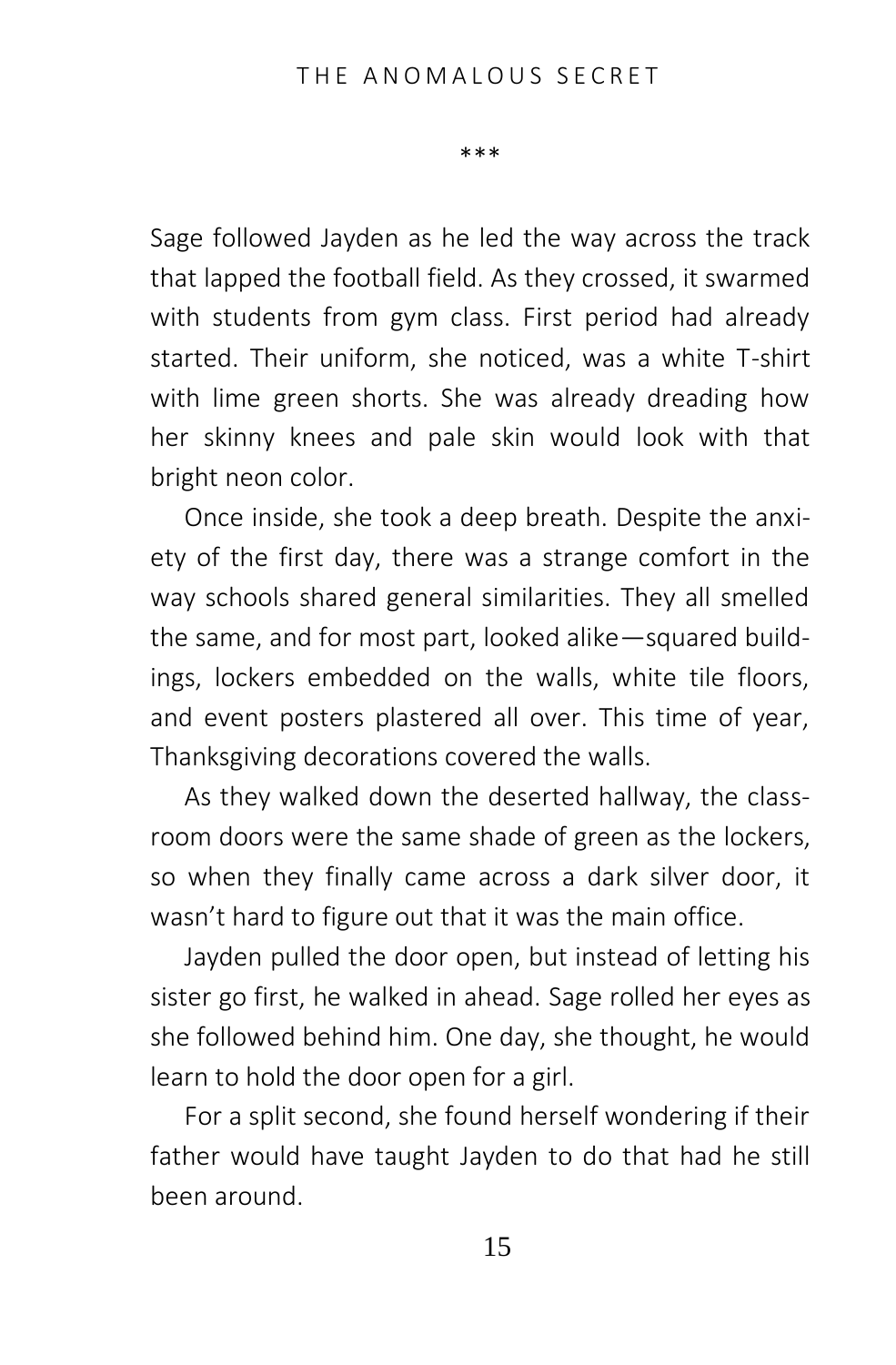No.

She immediately pushed the thought away. She had enough on her mind already. She didn't need any more distractions. She let out a breath, trying to keep her focus before ringing the bell on the counter.

"Why, hello there." An older woman, probably in her fifties, stepped forward with a polite smile. "How can I help you, dear?"

"My brother and I are new here." Sage pointed at Jayden, who was standing in front of the information board, holding the straps of his backpack. "Where do we get our schedules?"

"Ah, of course." The woman picked up a sheet of paper and scanned through it quickly. "Sage and Jayden... Hansen, is it? Seniors?"

Sage nodded and the woman looked at the computer. "Just give me one minute and I'll print out your schedules."

"Thanks."

"A bird? Are you kidding?" Jayden looked at Sage then pointed to the information board, looking disgusted. "*This* is our mascot?"

"Looks like a lapwing."

"It's a bird!" Jayden looked like he was about to suffocate. He plopped on the seat, dejected. "Just kill me now."

Sage knew how much he preferred being a *shark*, es-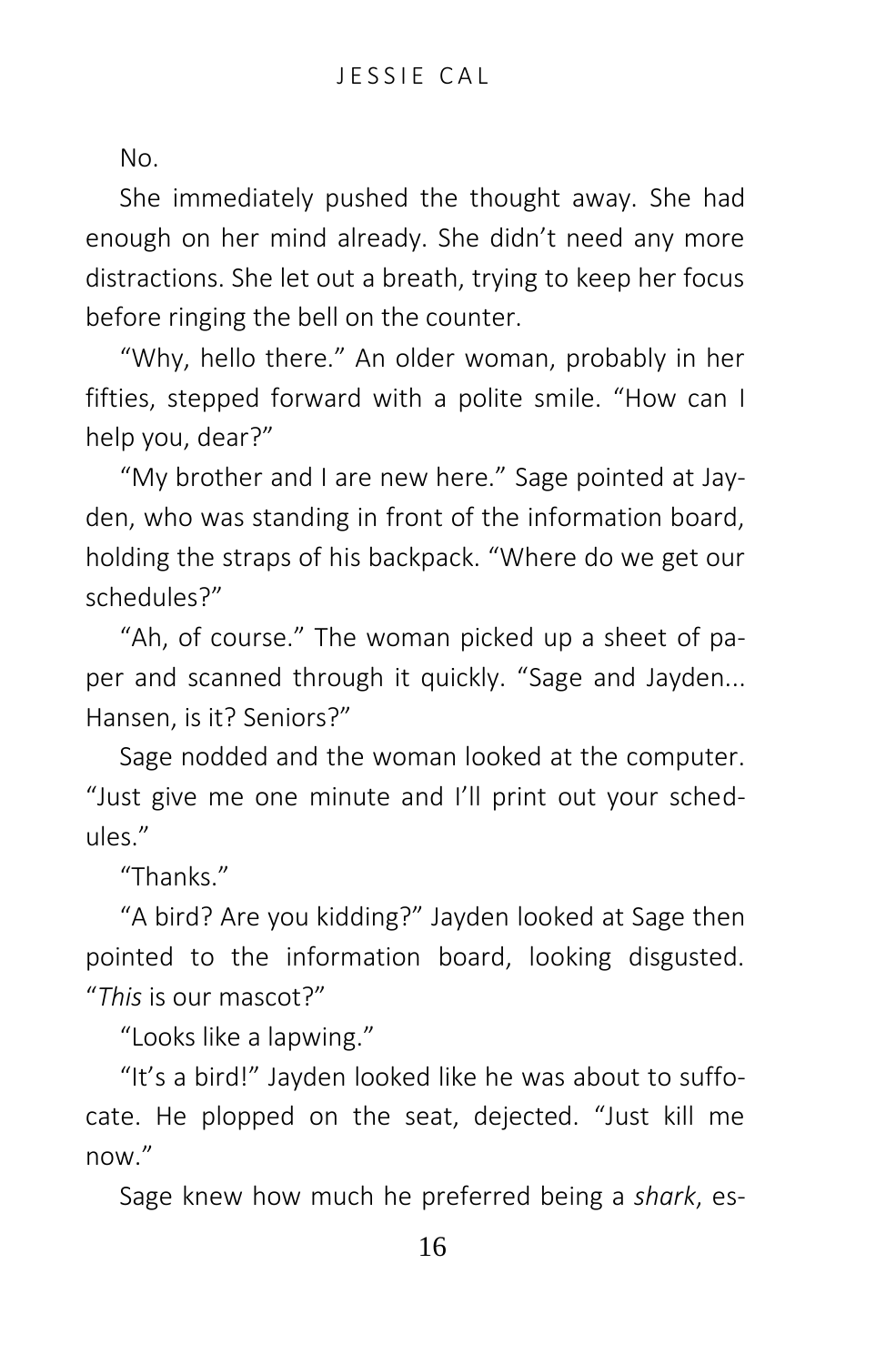pecially how it sounded during the swim meets. Lapwing just wasn't going to be the same.

"Don't let their small size fool you. Lapwings are courageous," she added. "Did you know they will stand up to an elephant to defend their young?"

"I don't care."

"Here you go, darling." The lady handed two sheets of paper to Sage. "Have a good first day now, ya hear."

Sage smiled politely on her way out the door. "We'll try."

After leaving the office, they went their separate ways. Sage's first class was on one end of the building while Jayden's was on the opposite direction. By the time she reached the stairs, she turned around and saw her brother looking at her from the end of the hall. She gave him a reassuring nod. Though he didn't *look* anxious, she knew he felt it. He was really good at masking his emotions. So good, in fact, that she sometimes wondered if it was another special ability of his. He sucked in a breath before disappearing from sight.

*He'll be fine*, she thought, assuring herself. *What's the worst that could happen on the first day?*

\*\*\*

Sage made a point to get to her history class with a whole minute to spare. She hated walking in when everyone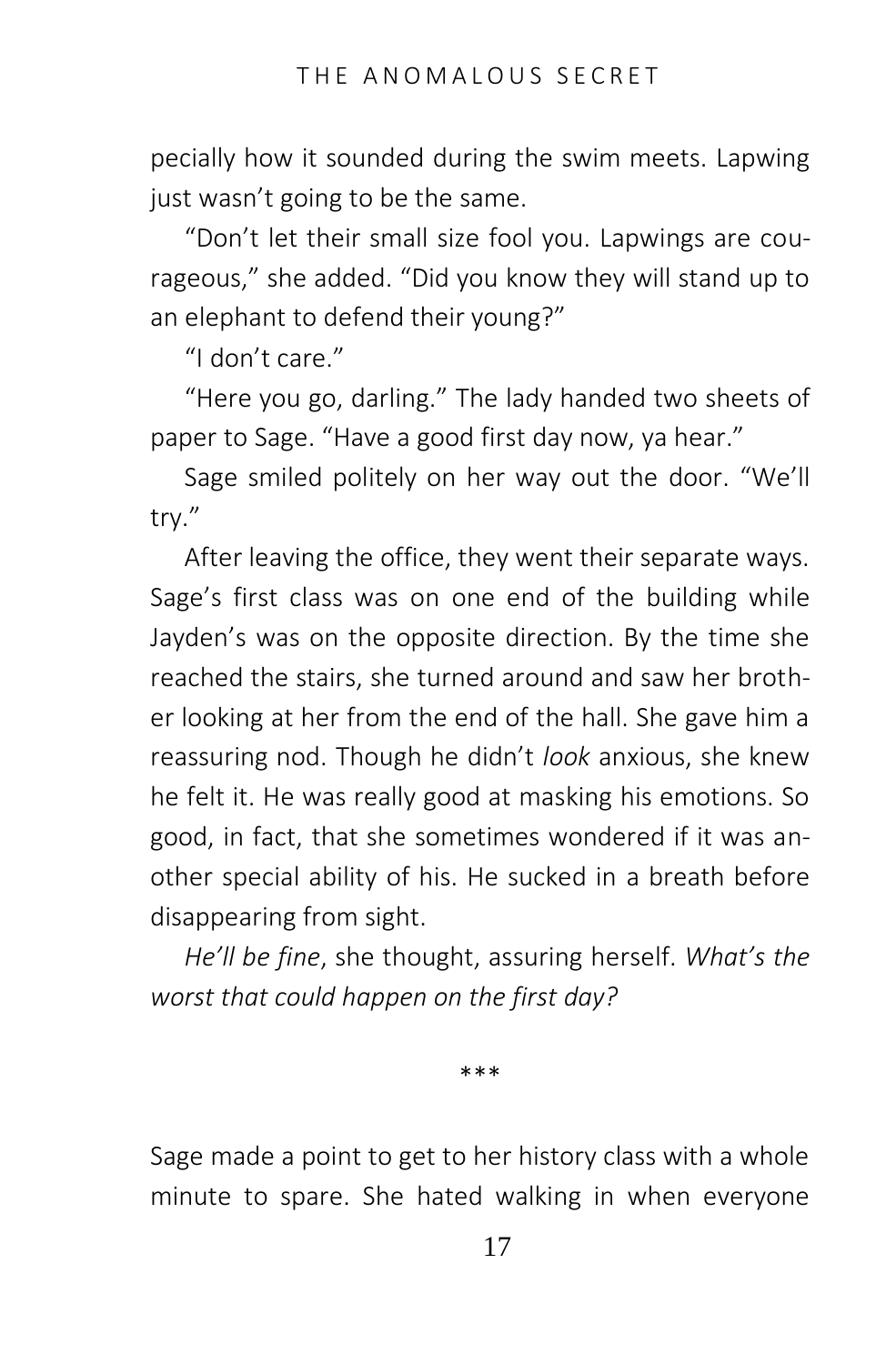was already seated. It was the perfect angle to stare at the new kid.

She quickly made her way to the teacher's desk, holding out her schedule. Mr. Finn looked up from his pile of homework that still needed to be graded and sighed. He didn't seem too pleased to have yet another paper to grade. He looked overwhelmed. There were beads of sweat forming on his forehead and even his color was growing paler by the second.

He reached for Sage's schedule, signed it without as much as a hello, and returned his attention to grading the papers. No welcoming chitchat or making Sage stand in front of the class. She liked him already.

On her way to her next class, she decided to stop by her locker and drop off her history book. No need to carry that monster around all day. She walked at a slower pace than most of the students, and kept bumping into many of them, shuffling through her backpack trying to decipher her locker combination. The secretary wrote it down at the top of the schedule but her handwriting was indiscernible.

"Watch out!"

Sage swung around, startled. Two guys racing down the hall ran past her. One of them hit her shoulder so hard, she dropped her books as well as her opened backpack.

"Ouch!"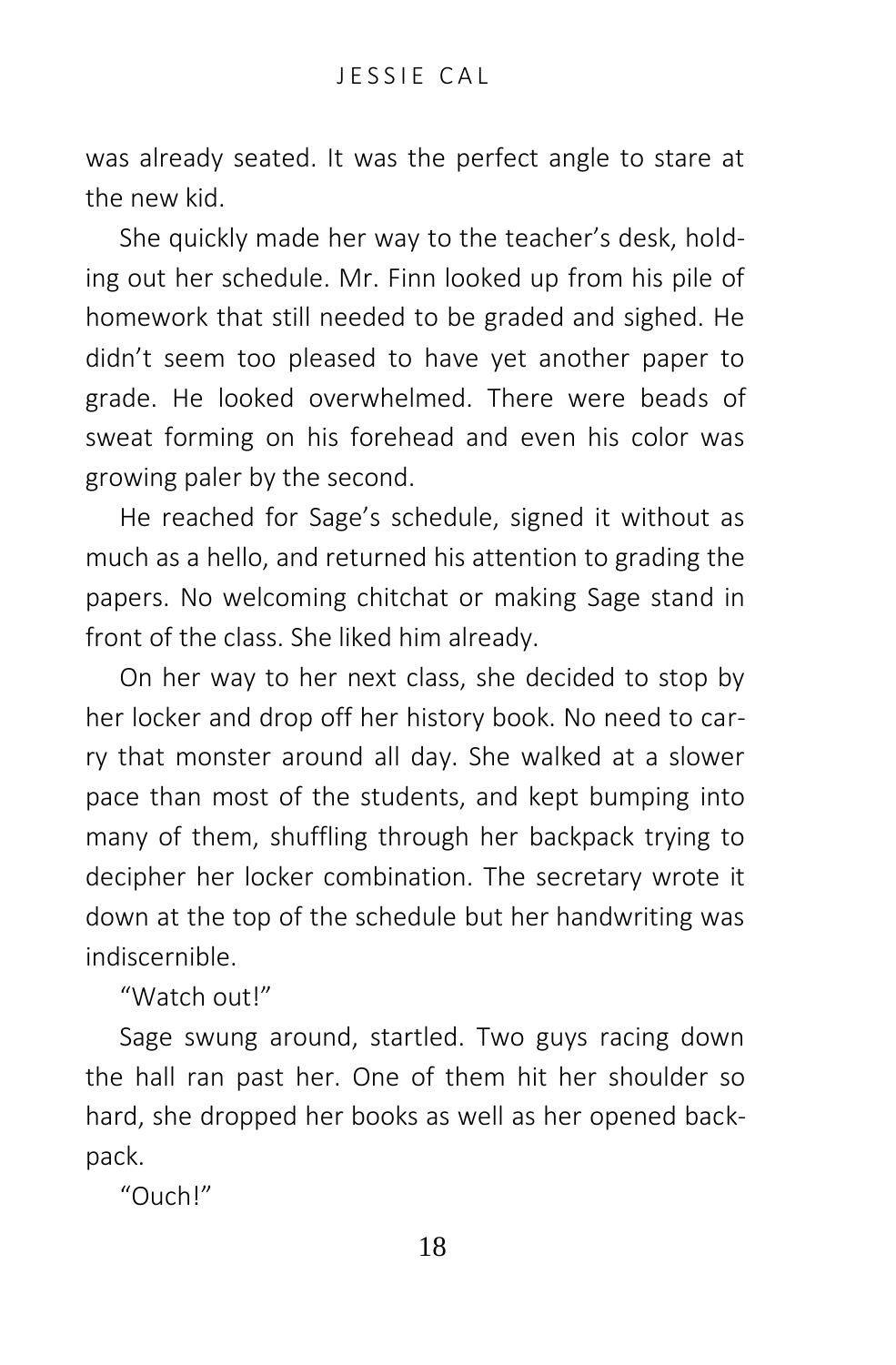"My bad!" The brown-haired senior yelled with only a quick glance over his shoulder. His friend started to laugh so hard, it slowed him down just enough for the brown hair guy to speed up and take the lead.

Sage huffed as she got on her knees to collect her things. The one time she didn't want to be invisible, it was as if she were. No one cared that they were stepping on her notebook or her makeup. "Hey! That's my hand, you idiot!"

"Here," a soft voice snuck up behind her and she turned around.

Ashley held out a hairbrush. She wore a short, checkered skirt with a white blouse, and her light blonde hair was thin as air and clipped back at the top.

"Is this yours?" Ashley asked kindly.

"Thanks."

Ashley gathered more of Sage's things and dropped them inside her backpack for her.

"Ashley, get up from that filthy floor." A girl with black hair pulled to a high ponytail towered over them with her arms crossed.

Ashley flashed a quick smile then got to her feet. "I was just helping—"

"Right now is not the time for charity," the snob replied. "We're late, and I need something from your locker."

"She was just being *nice*," Sage blurted out as she got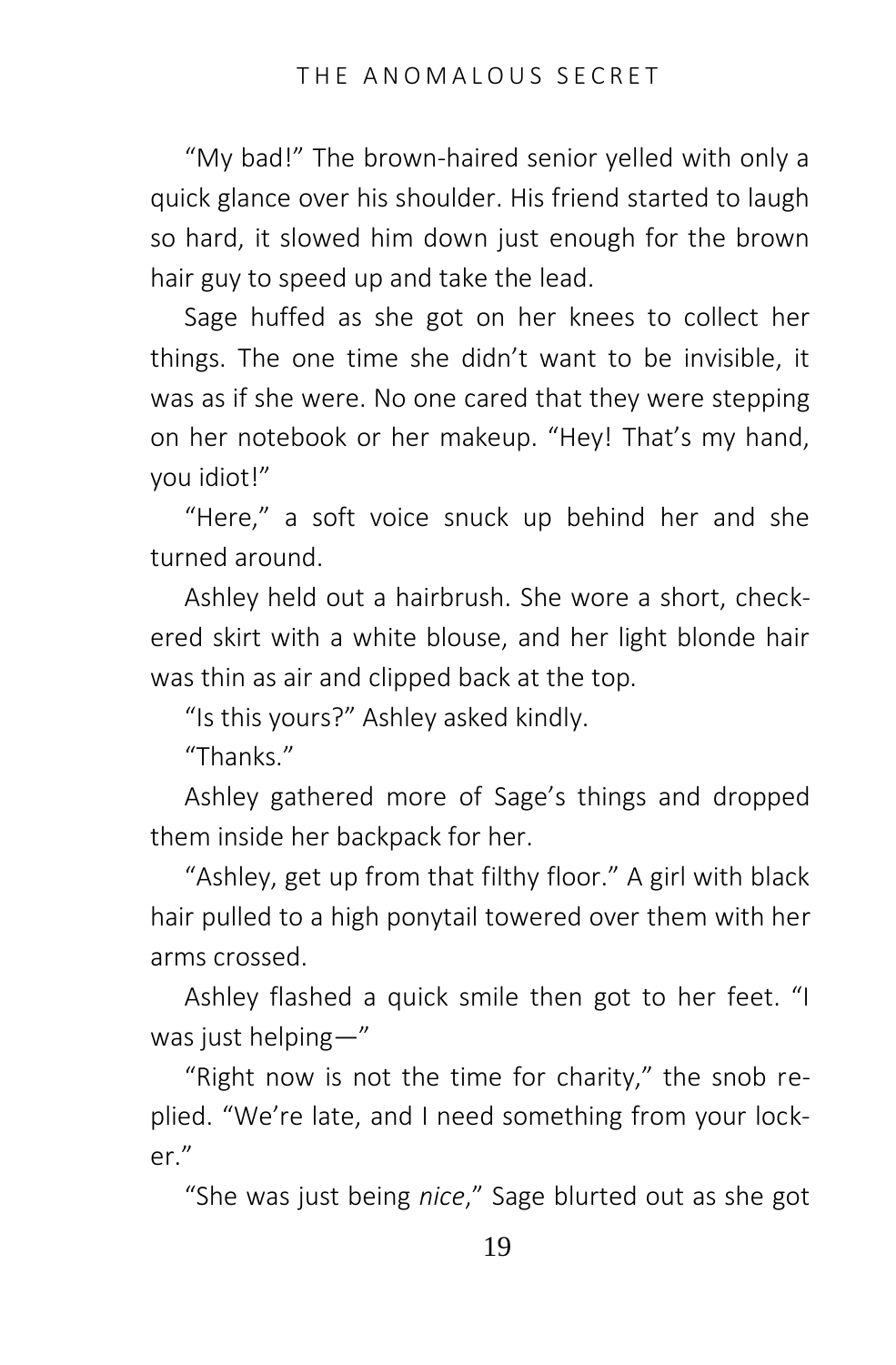back on her feet. "If you don't know what that word means, you should look it up."

The snob stepped in front of Sage with eyes so narrow she could have been shooting lasers. "Was I talking to you?"

Sage rolled her eyes. "You are such a stereotype."

"Whatever." She turned on her heels and walked away.

Once she was out of sight, Ashley's gawk turned into a wide smile. "That... was... awesome!" Ashley reached for Sage's history book and handed it back to her. "Here."

"Thanks."

"I have never seen anyone stand up to Chelsea like that"

Sage knew she shouldn't, but she couldn't help but smile. It did feel good.

"You should try it sometime," Sage said, opening her locker and shoving her book inside.

Ashley laughed, leaning on the locker next to Sage's. "She's not as mean as she seems." The bell suddenly rang and Ashley's smile faded almost immediately. "Oh, poop. I'm late." She swung her small pink backpack over her petite shoulders and smiled one last time before racing down the hall. "See you around!"

Sage laughed as she slammed her locker closed. It had been the first time she'd ever stood up for somebody, and it felt good. Sure, she needed to keep her head low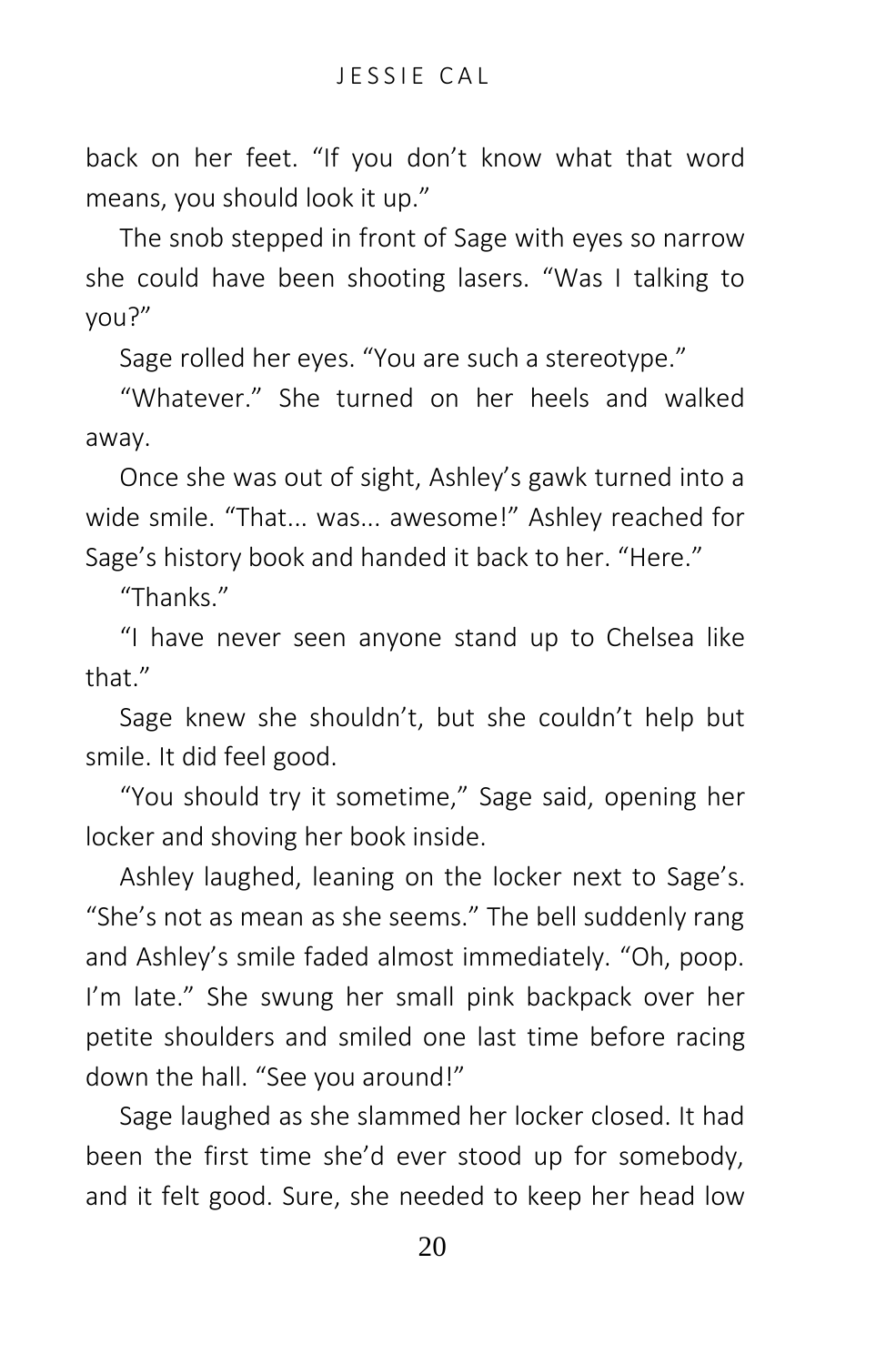and her face out of the spotlight, but that didn't mean letting others walk all over her. Not anymore.

\*\*\*

By the time Sage arrived at her next class, the door was locked. She knocked and watched through the narrow glass window as one of the students got up to open it. She tried ignoring the curious eyes as she walked toward the teacher's desk.

Mrs. Word stretched out her hand as if expecting a late pass, but when Sage handed her the schedule instead, she did not look happy. She scanned the paper then looked up at Sage.

"I do not tolerate tardiness," she said, her expression so cold it gave Sage the shivers. "But seeing this is your first day, I will pardon it." She then announced to the class that they had a new student, and as if that wasn't bad enough, she made Sage turn around and tell everyone a bit about herself.

Where are the Trackers when you need to run?

"Go on," Mrs. Word demanded in her stiff posture. "We don't have all day."

"Uh... My name is Sage Hansen and I came from Florida—"

Another knock came from the locked door and everyone's attention followed. Sage felt relieved. Through the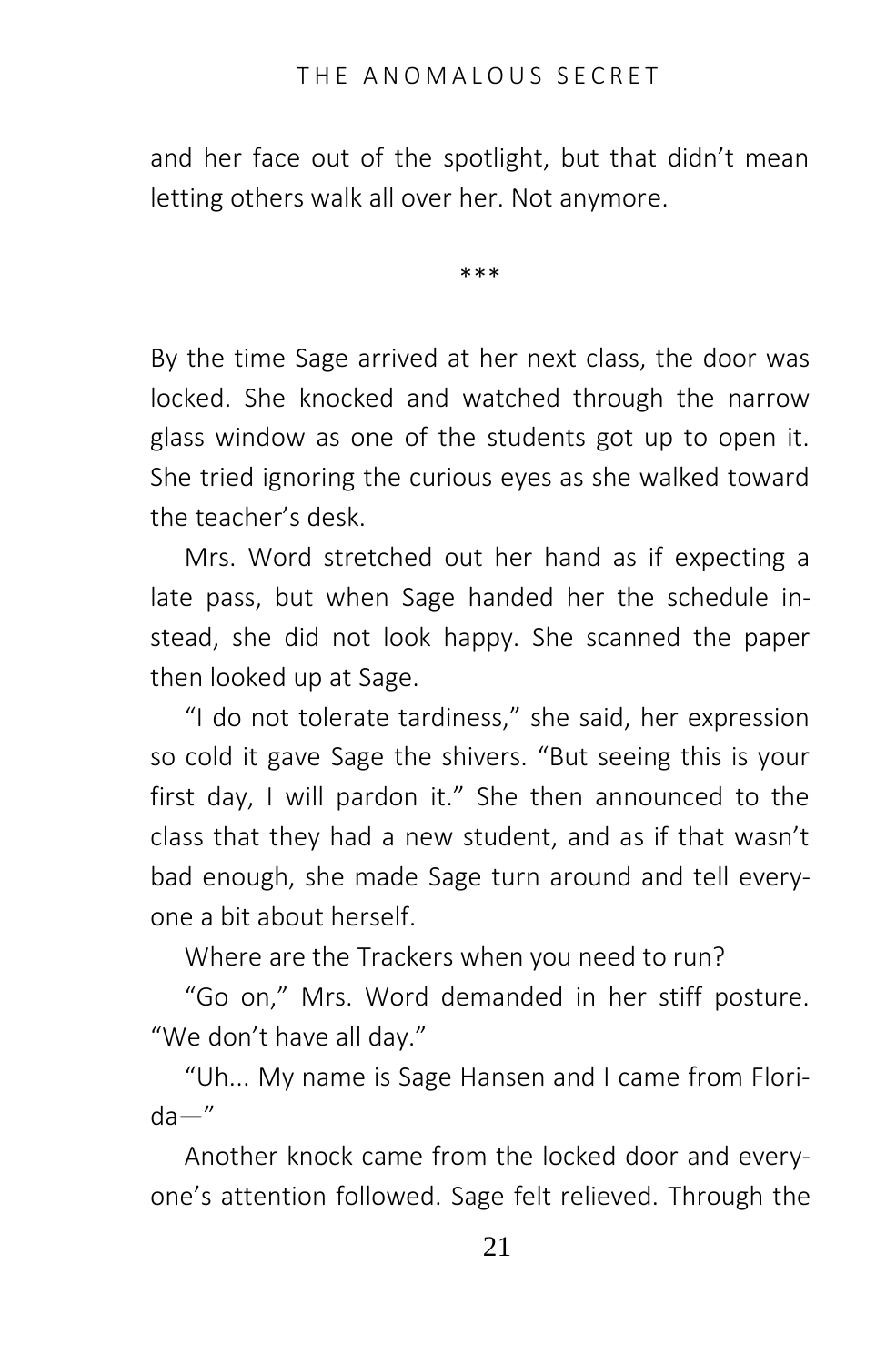small window on the door she could see the young man's face. She recognized the brown wavy hair almost immediately. It was the same boy who had bumped her in the hall.

Mrs. Word signaled for one of the students to get the door, annoyed about yet another interruption. "Late again, Mr. Holt?"

The young man walked in sweaty from running. "I can explain—"

"You can explain in detention. Now, please sit and stop interrupting my class."

"But Mrs. Word—"

"Is one day not enough for you, Mr. Holt?"

He let out an exasperated sigh.

"Didn't think so. Now, sit."

Once Holt dropped his backpack on a desk in the back of the room, Mrs. Word turned her attention back to Sage, as did the rest of the students.

"Are you done?"

"Yep." Sage flashed a quick smile then darted to the back of the class. Uff. Saved by the bell—or in that case, the knock. The assignment was already written on the board by the time she made it to her seat.

"Yo, Damien," a guy called out in a hushed tone before passing him a note. It made him laugh, but he didn't write back. And Sage had no idea why she was even paying attention to that.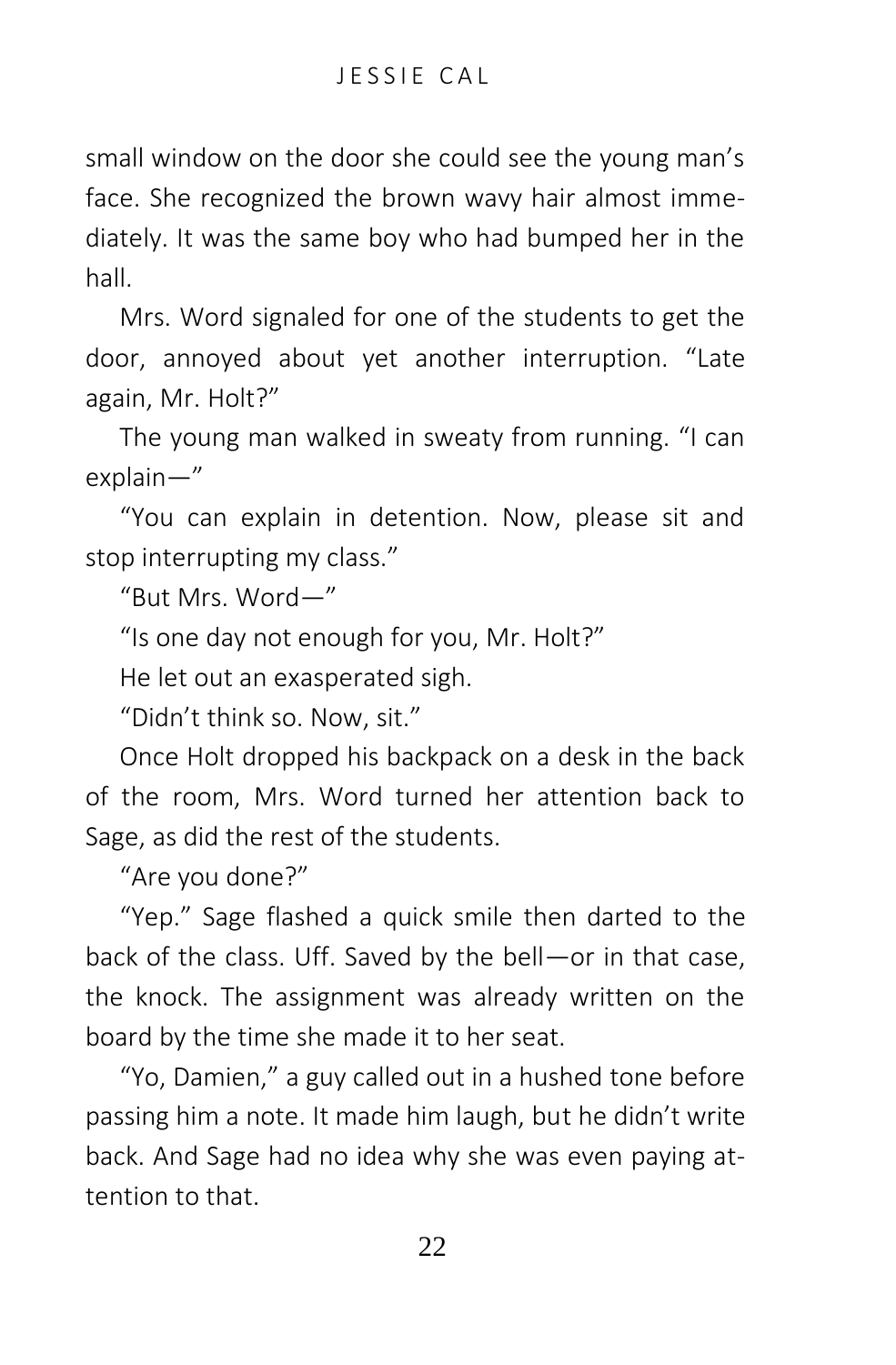She shifted her attention to unpacking her things, but then the lights flickered. She stopped shuffling through her bag, and the lights flickered again. It didn't seem to be a big deal for anyone else as they started the assignment, but Sage knew better than to dismiss it. Unfortunately, because of her circumstances, she had become way too paranoid to ignore even the slightest detail around her. The lights flickered again and Sage felt a knot tighten in her stomach. When the lights flickered a fourth time, it didn't stop for a few seconds, even the teacher looked at the ceiling with concern.

"Is it raining outside?" Mrs. Word asked, and that snob, Chelsea, stood up to open the blinds.

"No, ma'am. Kind of cloudy but no rain," Chelsea said, just as confused as everyone else.

Suddenly, the lights flickered one last time before blacking out the entire room as well the hallway.

"What in the world is going on?" Mrs. Word mumbled, starting toward the door. "I'll be right back. No one move an inch, otherwise you will get detention." When she opened the door, Sage could hear people talking in the hallway. It must've been other teachers because Mrs. Word joined them.

Sage waited for the door to shut before rushing to the window. As soon as she opened the blinds, she gasped.

"What happened?" Chelsea asked, more annoyed than curious. She stood from her seat to join Sage by the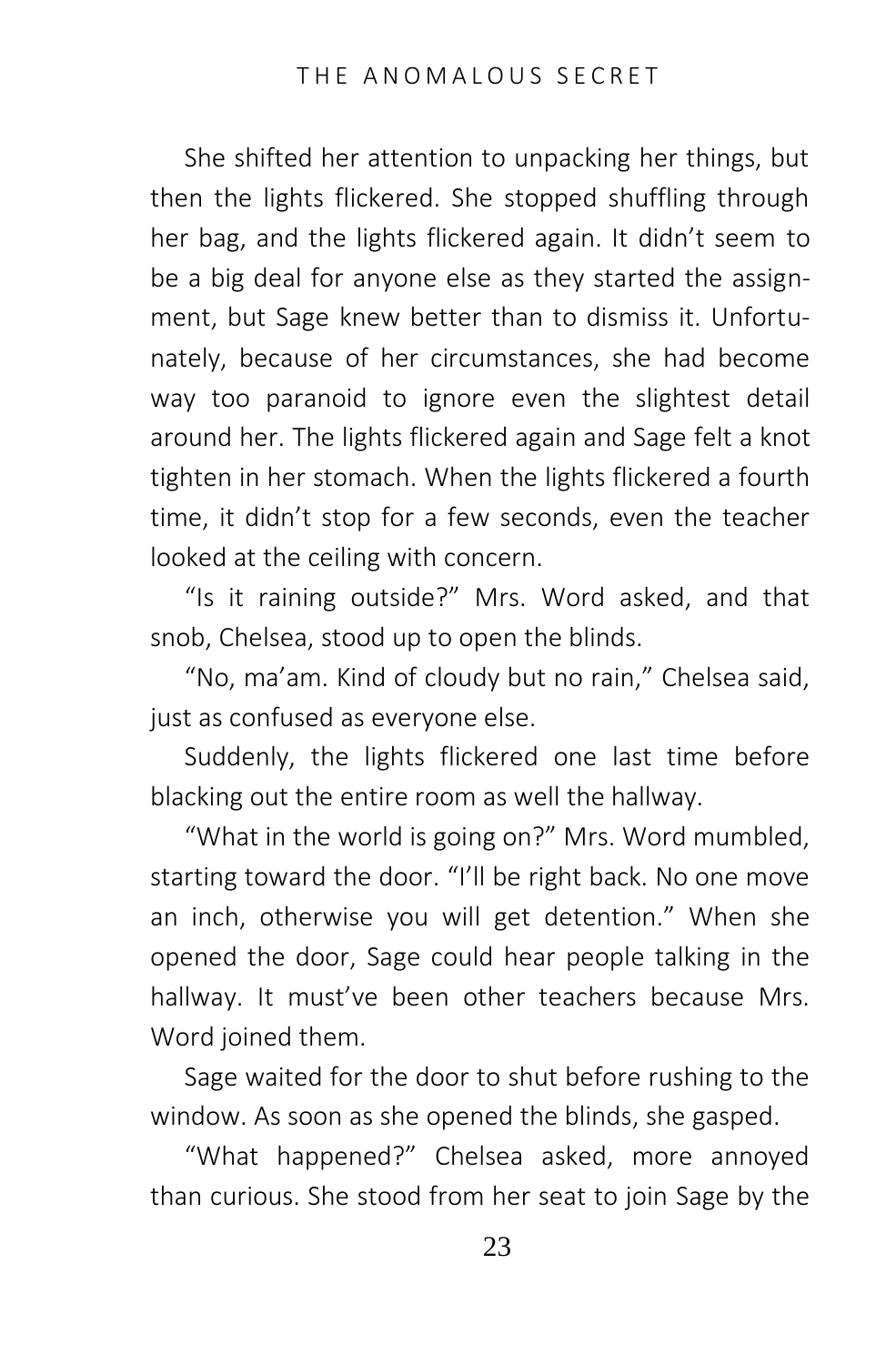window. "What is it?" She looked around, completely clueless as to what had made Sage so horrified.

When Sage didn't respond, a handful of students got up from their seats and rushed to the window, hoping to understand what in the world was going on.

"The vaccine truck," Sage whispered, knowing it meant a lot more to her than it would to everyone else.

"The vaccine truck?" Chelsea echoed. "That's what got you all riled up?" she asked with mocking in her voice, but Sage forced herself to tune everyone out as she tried to spot Hunter in the line of kids outside of the school. If she could see him, then she could suck him into her mind and tell him to hide in the bathroom until she got to him. But she was too far away to make out any faces.

Though Sage was distracted, she could still hear the same familiar murmurs she'd heard many times before.

"What's wrong with her?"

"That girl is weird."

Sage backed away from the window but bumped into a desk behind her. When she turned around, Damien looked up from his phone.

"Look," he said flippantly, "if you're afraid of needles or something, you don't have to freak out. Ours was last week, so you're good."

She was never *good*, but she didn't bother saying that. Instead, she headed toward the door. She peeked her head out and when she didn't see anyone, she ran down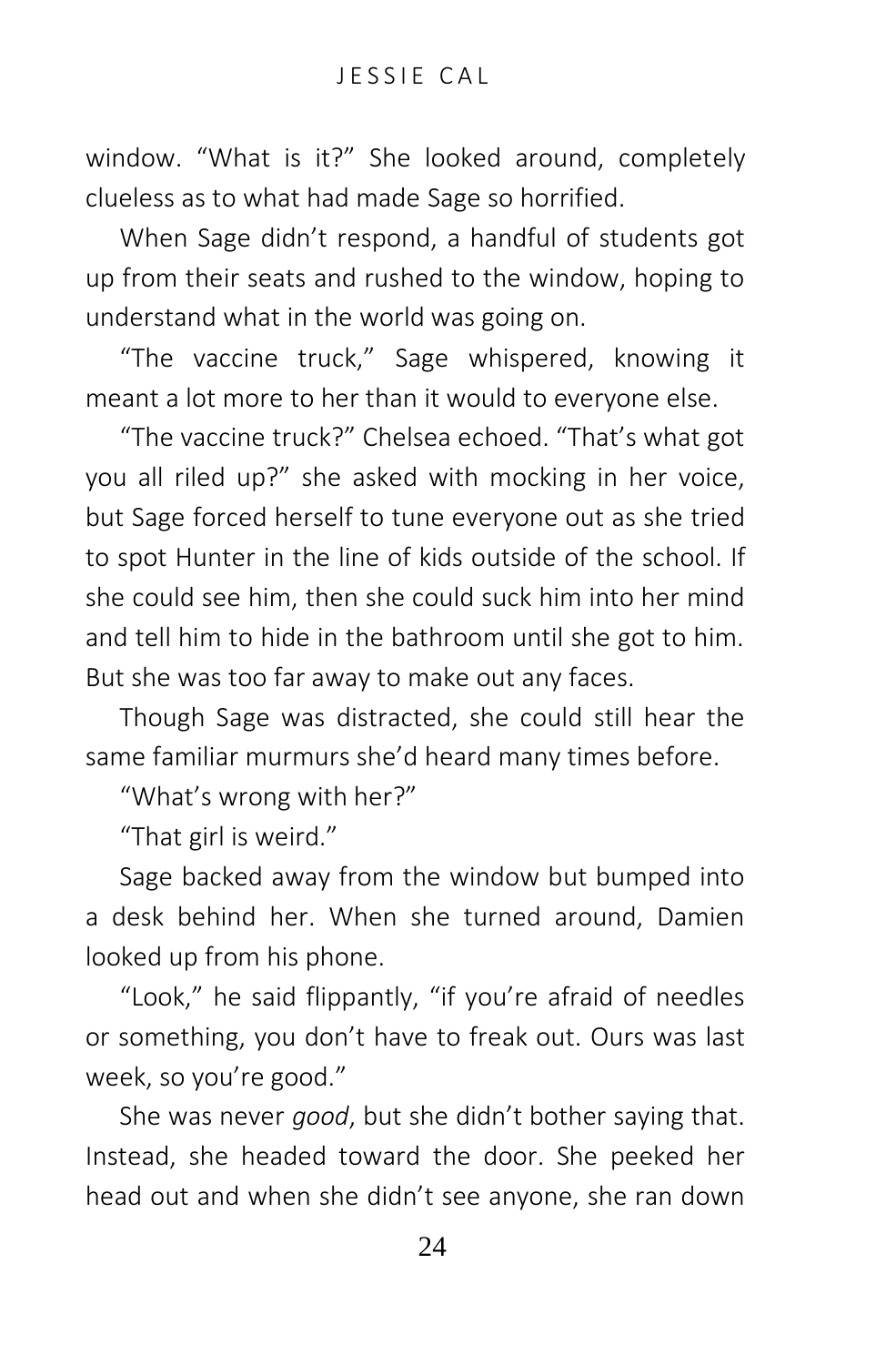the empty hallway until she reached the staircase. By the time she climbed down to the first floor, Jayden was there peeking out the window.

"You saw it too?" he asked, alarmed.

"Yes!" Sage pulled him with her. "We have to get to Hunter before he gets into that vaccine truck."

"What the heck is he doing in a vaccine truck?"

"No idea, but if they take his blood, that tube will be glowing with electric blue liquid within the hour."

"Do vaccine trucks even take blood?"

"Not normally, but what if it's a cover like it happened in Chicago? We can't risk it."

"Then why don't you just suck him into your fantasy world and tell him to stay away from the stupid truck?"

"I can't do it without seeing him."

They sprinted down the hall but when they reached the double doors, it was locked. The security guard stood from his post with his arm stretched out in front of him.

"We are on lockdown," he said, motioning for them to step away from the door. "No one goes in or out."

"Look here policeman-wanna-be—"

Sage pulled Jayden by the collar, choking him to shut his mouth. He stumbled backward and she took his place.

"I'm sorry, sir. What my brother meant to say is that it's an emergency. I have to get to my little brother at the elementary school."

"Then you kids need to go to the office and get a pass,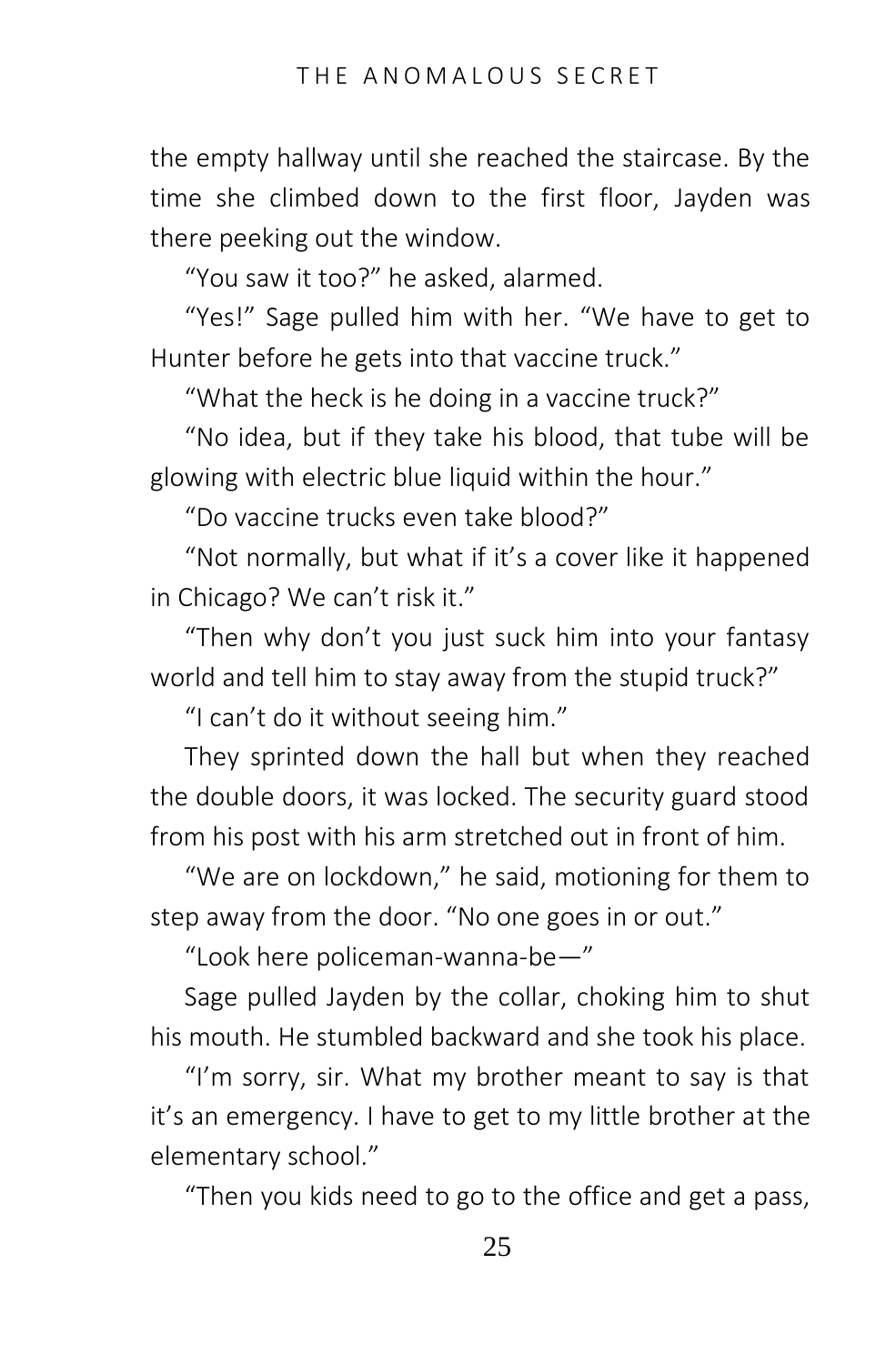otherwise no one leaves the building." The guard crossed his arms and puffed out his chest. Typical indication that he was not going to budge.

Jayden stepped forward, ready to argue further, but Sage pulled him with her as she walked away.

"We can't afford to waste any more time," she whispered. "We need to get to Hunter, now."

"How are we going to do that? All of the doors are locked." Once they rounded the corner, Jayden stopped. "Wait, I think I have an idea." He reached for the fire alarm on the wall and smiled. "How about this?" Just the idea of doing something he wasn't supposed to gave him an incredible thrill.

"That will definitely reverse the lockdown and force everyone out of the building. That's brilliant. Okay, pull it."

Sage stepped back, bracing herself as Jayden pulled the fire alarm, but nothing happened. He pulled it again and again, but with no electricity and no generators, it was impossible to sound the alarm.

Sage heard footsteps down the hall and pulled Jayden into the nearest janitor's closet. They crouched in the small space and waited for the footsteps to pass. Jayden turned on the light on his watch and scanned around the room.

"How about this?" He pointed the glare toward a fire detector in the corner of the ceiling.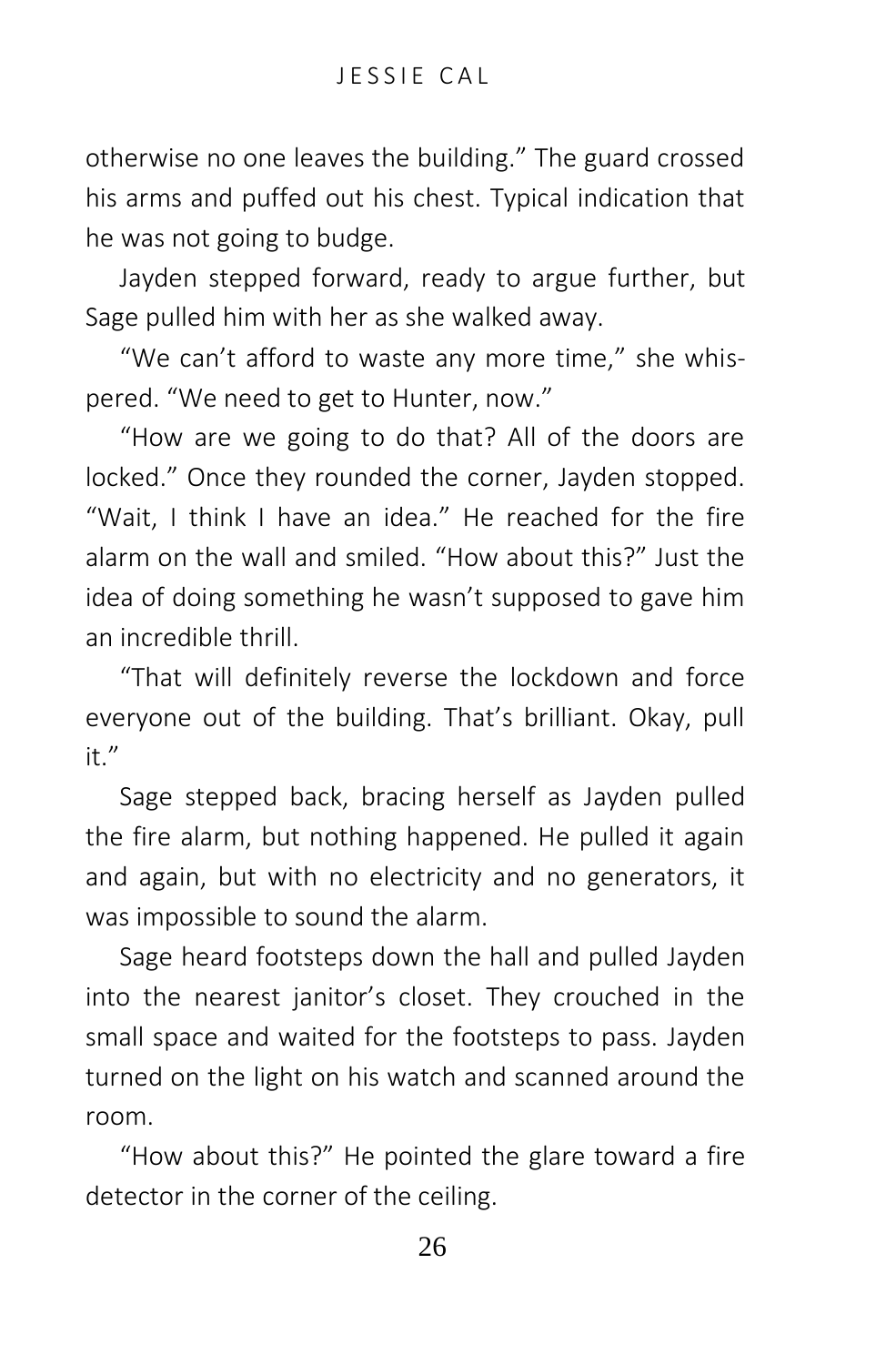"Without power that won't trigger the alarm, either," Sage said, losing hope. But suddenly her eyes locked on a sprinkler head above them. "Now *that* might work."

"What?" Jayden followed her gaze upward.

"The water system is not connected to the electricity," she explained. "Can you get a fire to burn underneath to make it go off?"

"Come on, sis, have a little faith, will ya?" Jayden raised his hand under the sprinkler head and flames shot out of his palm. The sensor was triggered within seconds and the water spewed out.

"Run!" Sage pushed Jayden out the door, blinking drops of water away from her eyes. Screaming students barged out of the classrooms in a wave of panic, and Sage moved with the current toward the exit.

As soon as she broke free from the turmoil, she darted toward the elementary school, sprinting across the football field. She saw a line of children leading into the blood drive truck, but none of them looked like Hunter, so she pushed forward.

"Hunter!" she yelled as loud as she could, but her lungs were giving out—as were her legs. Every muscle in her body was cramping and burning and aching, but she kept pushing to run faster. "Hunter!" She got to the chain-link gate that separated the properties, but it was locked. She yanked and tugged at the lock, but it was made of steel. She thought about climbing the fence, but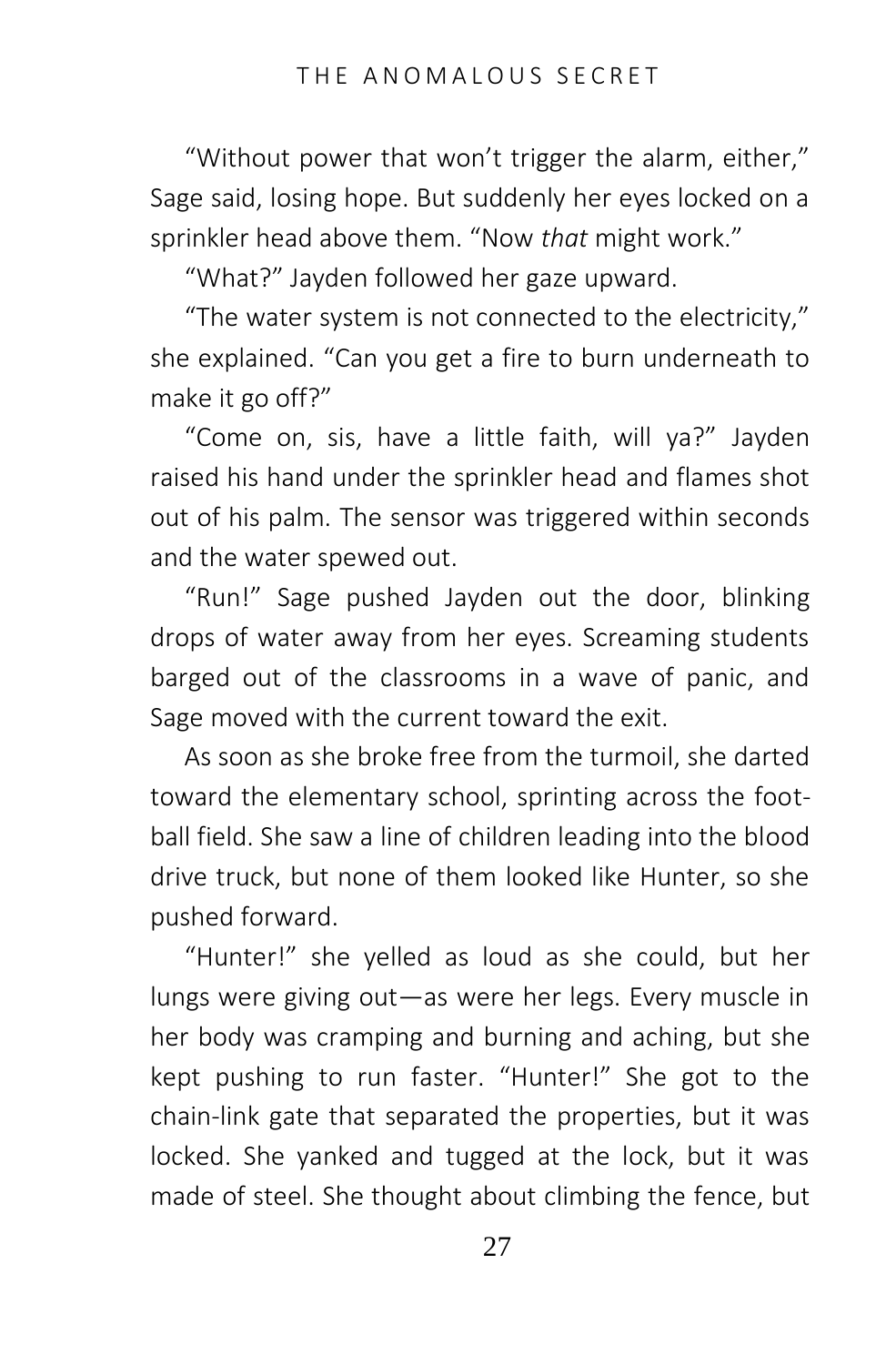who was she kidding? She wasn't that athletic. She pulled the gate as far out as it would go to see if her body could fit through it, but the gap wasn't big enough.

Sage stepped back and looked around, searching for another way. Perhaps she could run around the fence, but it was too far. Suddenly, the lock began to glow a bright red and melt from the hinge.

*Jayden.*

She looked over her shoulder, searching for him, but the multitude of students made it impossible to pinpoint his location. Not that it mattered.

She refocused her attention and began to unwrap the chain from around the gate. She pushed the gate open and charged toward the vaccine truck. She pushed through the pain and exhaustion until she finally made it up the steps.

"Stop!" she cried with what felt like her last breath. "Hunter!"

"Excuse me, Miss?" A short-haired woman came from the back of the truck. "You can't be here."

"Where's my brother?" Sage could barely breathe. "Did you take his blood?"

The same woman reached for the clipboard and scanned through it quickly. "What's his name?" she asked.

"Hunter Hansen."

"Hmm… I don't see a consent form for that. Not to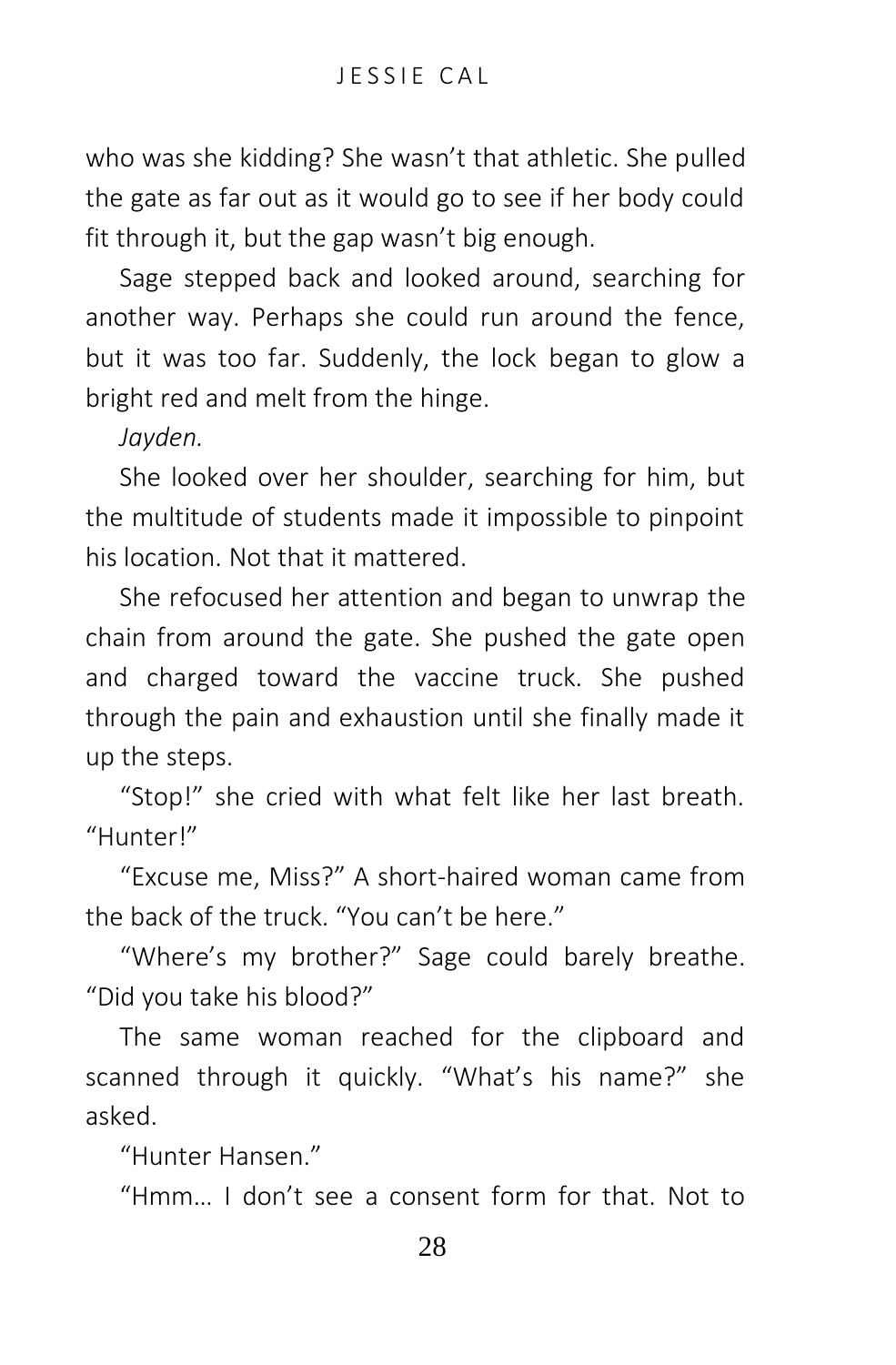worry, though. We will make a note to discard it at the lab."

Sage's eyes frantically roamed the tubes on top of the counter. "You know what…" Sage tried keeping herself from panicking. "Why go through all that trouble? Just give it to me and I'll throw it out."

"Even if we could do that, which we can't, the first batch has already been sent to the lab."

"I didn't know vaccine trucks drew blood on minors?" Sage noted, and the woman looked up from the clipboard with a serious expression.

"There are exceptions in some cases," she said. "But like I said, we will make a note for it to be discarded. You don't have to worry. I'm sorry about the misunderstanding."

Sage was sweating and the people in the bus were starting to look at her funny. Maybe they were all thinking she was a fanatic religious person making a big deal about a tube of blood. But that was better than them finding out the real reason.

She could hear murmurs behind her as she made her way out of the bus. Her mother was not going to be happy. And Larry was going to have a fit! But that was not the worst part. What was breaking Sage's heart the most was the possibility of the Trackers finding out about Hunter. So far they only seemed to have gone after her and Jayden, but never Hunter.